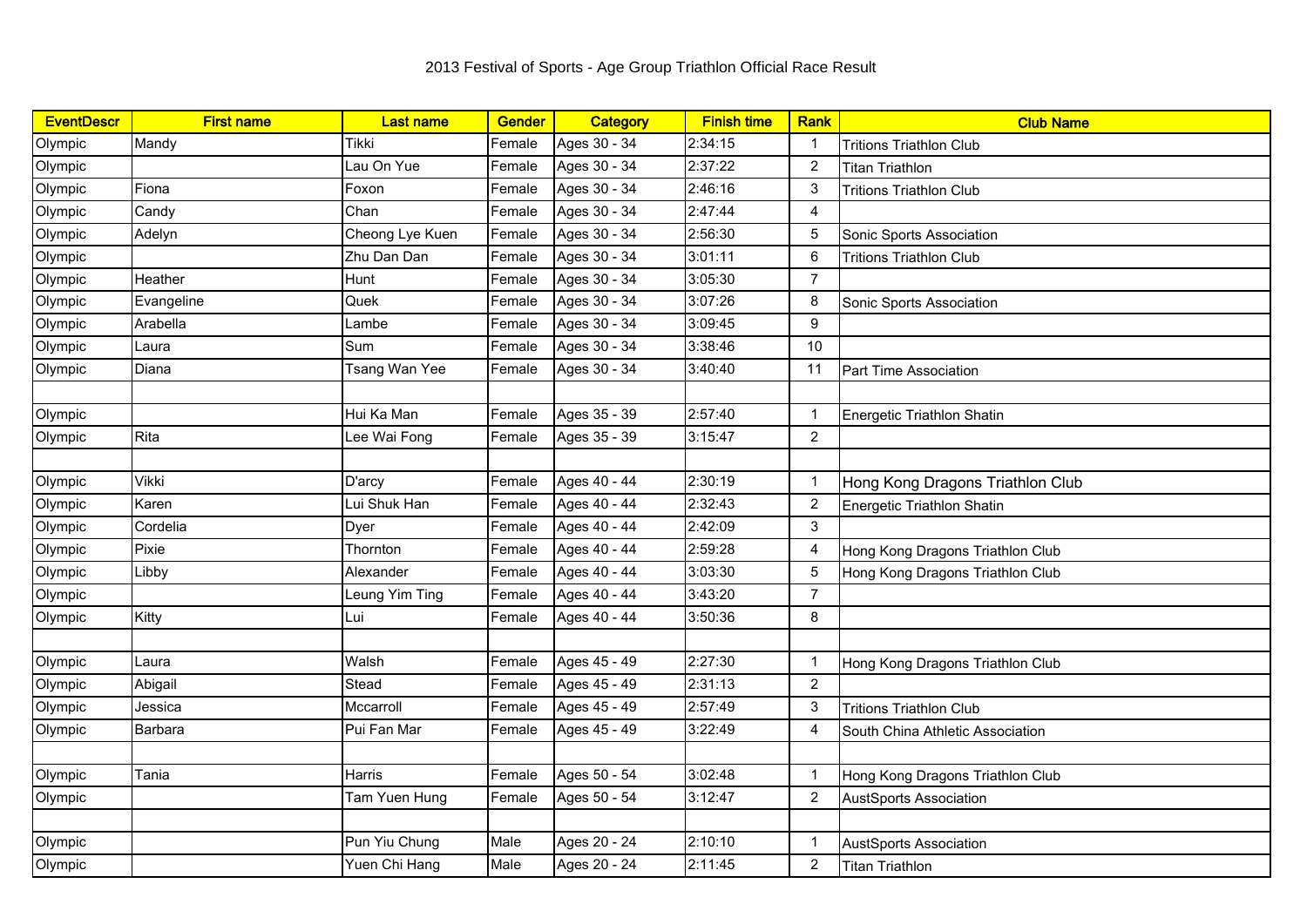| <b>EventDescr</b> | <b>First name</b>           | <b>Last name</b> | <b>Gender</b> | Category     | <b>Finish time</b> | Rank              | <b>Club Name</b>                  |
|-------------------|-----------------------------|------------------|---------------|--------------|--------------------|-------------------|-----------------------------------|
| Olympic           |                             | Cheng Tsz Yeung  | Male          | Ages 20 - 24 | 2:25:59            | 3                 | <b>Titan Triathlon</b>            |
| Olympic           |                             | Ng Ching Hong    | Male          | Ages 20 - 24 | 2:29:48            | 4                 | <b>AustSports Association</b>     |
| Olympic           | Matthew                     | Yau Lok Yin      | Male          | Ages 20 - 24 | 2:33:04            | 5                 | South China Athletic Association  |
| Olympic           |                             | Chan Yin Ming    | Male          | Ages 20 - 24 | 2:34:09            | 6                 | <b>AustSports Association</b>     |
| Olympic           |                             | Mac Cheuk Yin    | Male          | Ages 20 - 24 | 2:37:24            | 7                 | Pro-Trinity Sports Club           |
| Olympic           |                             | Wong Wai Ho      | Male          | Ages 20 - 24 | 2:40:43            | 8                 |                                   |
| Olympic           |                             | Fok Yun Sam      | Male          | Ages 20 - 24 | 2:40:46            | 9                 |                                   |
| Olympic           | Nelson                      | Lam Chi Weng     | Male          | Ages 20 - 24 | 2:41:34            | 10                | Energetic Triathlon Shatin        |
| Olympic           |                             | Sin Wai Hong     | Male          | Ages 20 - 24 | 3:13:33            | 11                | South China Athletic Association  |
| Olympic           |                             | Yip Pak Kwan     | Male          | Ages 20 - 24 | 3:27:54            | $12 \overline{ }$ |                                   |
|                   |                             |                  |               |              |                    |                   |                                   |
| Olympic           |                             | Ho King Fun      | Male          | Ages 25 - 29 | 2:11:50            | $\overline{1}$    |                                   |
| Olympic           |                             | To Ming Shing    | Male          | Ages 25 - 29 | 2:12:46            | $\overline{2}$    | Part Time Association             |
| Olympic           |                             | Chan Hoi Wing    | Male          | Ages 25 - 29 | 2:14:28            | 3                 | Energetic Triathlon Shatin        |
| Olympic           | Reza                        | Kunimoto         | Male          | Ages 25 - 29 | 2:20:50            | 4                 | <b>Tritions Triathlon Club</b>    |
| Olympic           |                             | Tam Yau Yan      | Male          | Ages 25 - 29 | 2:20:57            | 5                 | Part Time Association             |
| Olympic           |                             | Leung Ka Lun     | Male          | Ages 25 - 29 | 2:23:39            | 6                 | <b>Energetic Triathlon Shatin</b> |
| Olympic           |                             | Leung Wai Chun   | Male          | Ages 25 - 29 | 2:31:20            | $\overline{7}$    | <b>AustSports Association</b>     |
| Olympic           |                             | Lee Wai Kin      | Male          | Ages 25 - 29 | 2:32:47            | 8                 |                                   |
| Olympic           | Jeffrey                     | Wei              | Male          | Ages 25 - 29 | 2:36:28            | 9                 | <b>Tritions Triathlon Club</b>    |
| Olympic           | John                        | Hung Cheung Kit  | Male          | Ages 25 - 29 | 2:48:39            | 10                | South China Athletic Association  |
| Olympic           | John Bosco                  | Cheung Kwung Chi | Male          | Ages 25 - 29 | 2:50:12            | 11                |                                   |
| Olympic           | Scott                       | Reinert          | Male          | Ages 25 - 29 | 3:02:10            | 12                |                                   |
| Olympic           |                             | Cheung Pak Shun  | Male          | Ages 25 - 29 | 3:27:59            | 13                |                                   |
|                   |                             |                  |               |              |                    |                   |                                   |
| Olympic           | Jo                          | Koster           | Male          | Ages 45 - 49 | 2:12:59            | $\mathbf{1}$      | <b>Tritions Triathlon Club</b>    |
| Olympic           | Timothy                     | Hallworth        | Male          | Ages 45 - 49 | 2:17:16            | $\overline{2}$    |                                   |
| Olympic           | <b>Nestor Glenn Precios</b> | Gonzalez         | Male          | Ages 45 - 49 | 2:24:04            | 3                 |                                   |
| Olympic           | Richard                     | Thornton         | Male          | Ages 45 - 49 | 2:26:45            | 4                 | Hong Kong Dragons Triathlon Club  |
| Olympic           |                             | Chiu Kok Fu      | Male          | Ages 45 - 49 | 2:29:20            | 5                 | <b>Titan Triathlon</b>            |
| Olympic           | Kenneth                     | Easter           | Male          | Ages 45 - 49 | 2:32:18            | 6                 |                                   |
| Olympic           |                             | Chi Hong Yeung   | Male          | Ages 45 - 49 | 2:35:40            | $\overline{7}$    |                                   |
| Olympic           | <b>Bruce</b>                | Macdonald        | Male          | Ages 45 - 49 | 2:36:08            | 8                 | <b>Tritions Triathlon Club</b>    |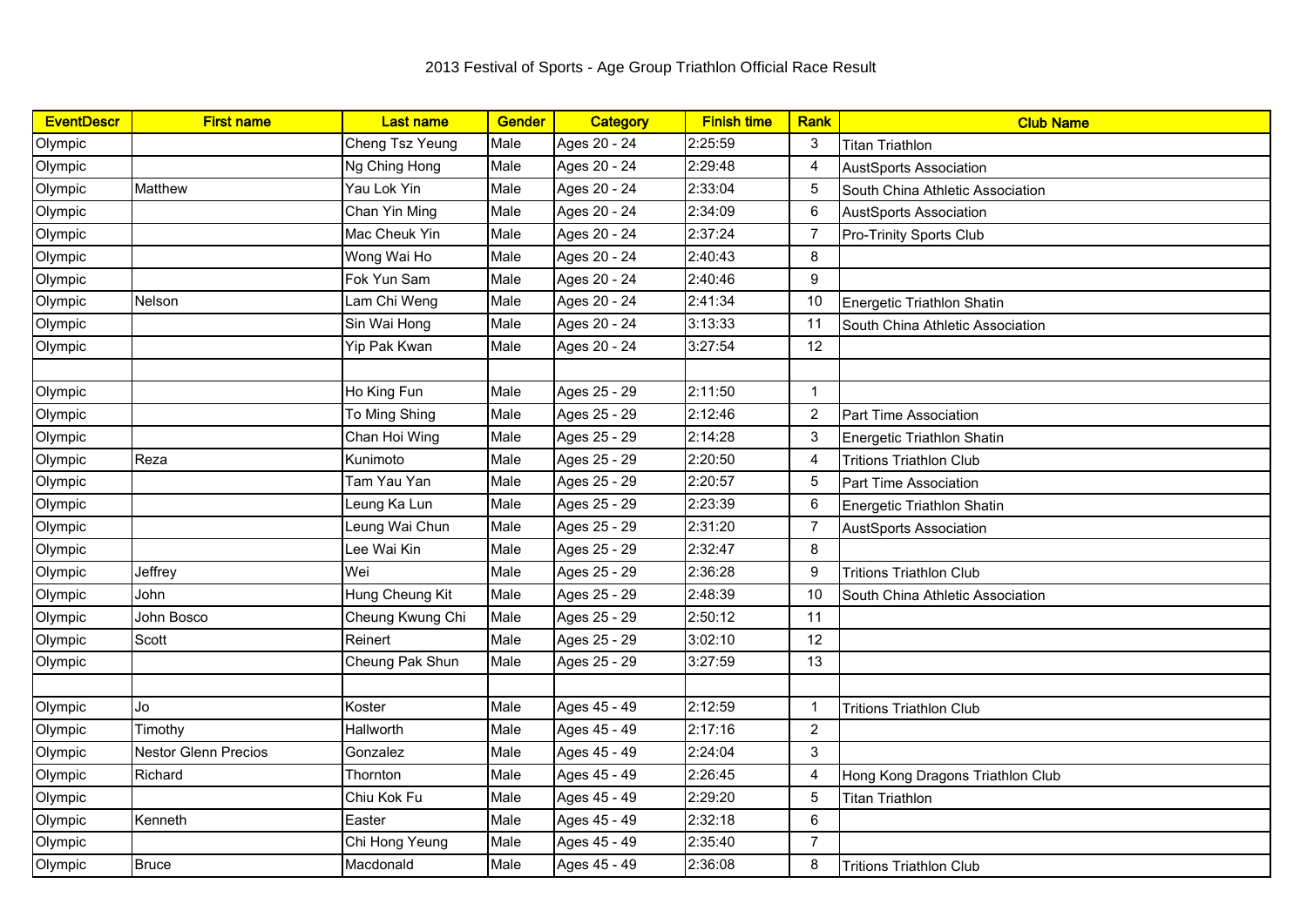| <b>EventDescr</b> | <b>First name</b> | <b>Last name</b> | Gender | <b>Category</b> | <b>Finish time</b> | <b>Rank</b>    | <b>Club Name</b>                 |
|-------------------|-------------------|------------------|--------|-----------------|--------------------|----------------|----------------------------------|
| Olympic           | <b>Ricky</b>      | Tang Wai Ki      | Male   | Ages 45 - 49    | 2:36:12            | 9              |                                  |
| Olympic           |                   | Cheung Man Kwong | Male   | Ages 45 - 49    | 2:38:30            | 10             | Mango Swimmig Club               |
| Olympic           |                   | Ma Chi Po        | Male   | Ages 45 - 49    | 2:40:54            | 11             | <b>Titan Triathlon</b>           |
| Olympic           | Phil              | Shirley          | Male   | Ages 45 - 49    | 2:41:09            | 12             |                                  |
| Olympic           | Bertram           | Shi              | Male   | Ages 45 - 49    | 2:42:19            | 13             | Energetic Triathlon Shatin       |
| Olympic           |                   | Mok Kwok Kwong   | Male   | Ages 45 - 49    | 2:47:23            | 14             | Energetic Triathlon Shatin       |
| Olympic           | Andy              | Jepps            | Male   | Ages 45 - 49    | 2:48:17            | 15             |                                  |
| Olympic           |                   | Lam Ying Wai     | Male   | Ages 45 - 49    | 2:48:23            | 16             |                                  |
| Olympic           | Kevin             | Klock            | Male   | Ages 45 - 49    | 2:50:01            | 17             |                                  |
| Olympic           | Michael           | Sadler           | Male   | Ages 45 - 49    | 2:50:24            | 18             |                                  |
| Olympic           | Karim             | Chabane          | Male   | Ages 45 - 49    | 2:52:55            | 19             | Hong Kong Dragons Triathlon Club |
| Olympic           | John              | Kung Hin Cheung  | Male   | Ages 45 - 49    | 3:00:08            | 20             | Part Time Association            |
| Olympic           |                   | Lee Wan Kwong    | Male   | Ages 45 - 49    | 3:01:39            | 21             |                                  |
| Olympic           | Leo               | Ho               | Male   | Ages 45 - 49    | 3:05:37            | 22             |                                  |
| Olympic           | William           | Chung Wai Lap    | Male   | Ages 45 - 49    | 3:06:16            | 23             |                                  |
| Olympic           |                   | Law Chun Hung    | Male   | Ages 45 - 49    | 3:06:51            | 24             | <b>AustSports Association</b>    |
| Olympic           | Adrian            | Dunner           | Male   | Ages 45 - 49    | 3:06:53            | 25             | Hong Kong Dragons Triathlon Club |
| Olympic           |                   | Lin Wai Shun     | Male   | Ages 45 - 49    | 3:09:32            | 26             | <b>AustSports Association</b>    |
| Olympic           | Samuel            | Yiu              | Male   | Ages 45 - 49    | 3:10:03            | 27             |                                  |
| Olympic           |                   | Kwok Wai Man     | Male   | Ages 45 - 49    | 3:11:27            | 28             | <b>AustSports Association</b>    |
| Olympic           |                   | Suen Chung Yin   | Male   | Ages 45 - 49    | 3:17:10            | 29             |                                  |
| Olympic           | Ivan              | Wong Chung Hon   | Male   | Ages 45 - 49    | 3:22:54            | 30             |                                  |
| Olympic           |                   | Ng To Lung       | Male   | Ages 45 - 49    | 4:05:43            | 31             |                                  |
|                   |                   |                  |        |                 |                    |                |                                  |
| Olympic           | Tony              | Flynn            | Male   | Ages 50 - 54    | 2:26:06            | $\mathbf{1}$   |                                  |
| Olympic           | Desmond           | Hill             | Male   | Ages 50 - 54    | 2:26:15            | $\overline{2}$ |                                  |
| Olympic           |                   | Chan Chu         | Male   | Ages 50 - 54    | 2:34:14            | 3              | Energetic Triathlon Shatin       |
| Olympic           | Alan              | Torrigino        | Male   | Ages 50 - 54    | 2:37:14            | $\overline{4}$ | Hong Kong Dragons Triathlon Club |
| Olympic           |                   | Lee Ying Ho      | Male   | Ages 50 - 54    | 2:42:00            | 5              | Sonic Sports Association         |
| Olympic           |                   | ee Kwok Ning     | Male   | Ages 50 - 54    | 2:42:42            | 6              |                                  |
| Olympic           |                   | Ho Tak Ming      | Male   | Ages 50 - 54    | 2:42:47            | $\overline{7}$ | Energetic Triathlon Shatin       |
| Olympic           | Fergus            | Lam              | Male   | Ages 50 - 54    | 2:46:48            | 8              | Energetic Triathlon Shatin       |
| Olympic           | Carl              | Carl Berrisford  | Male   | Ages 50 - 54    | 2:48:08            | 9              |                                  |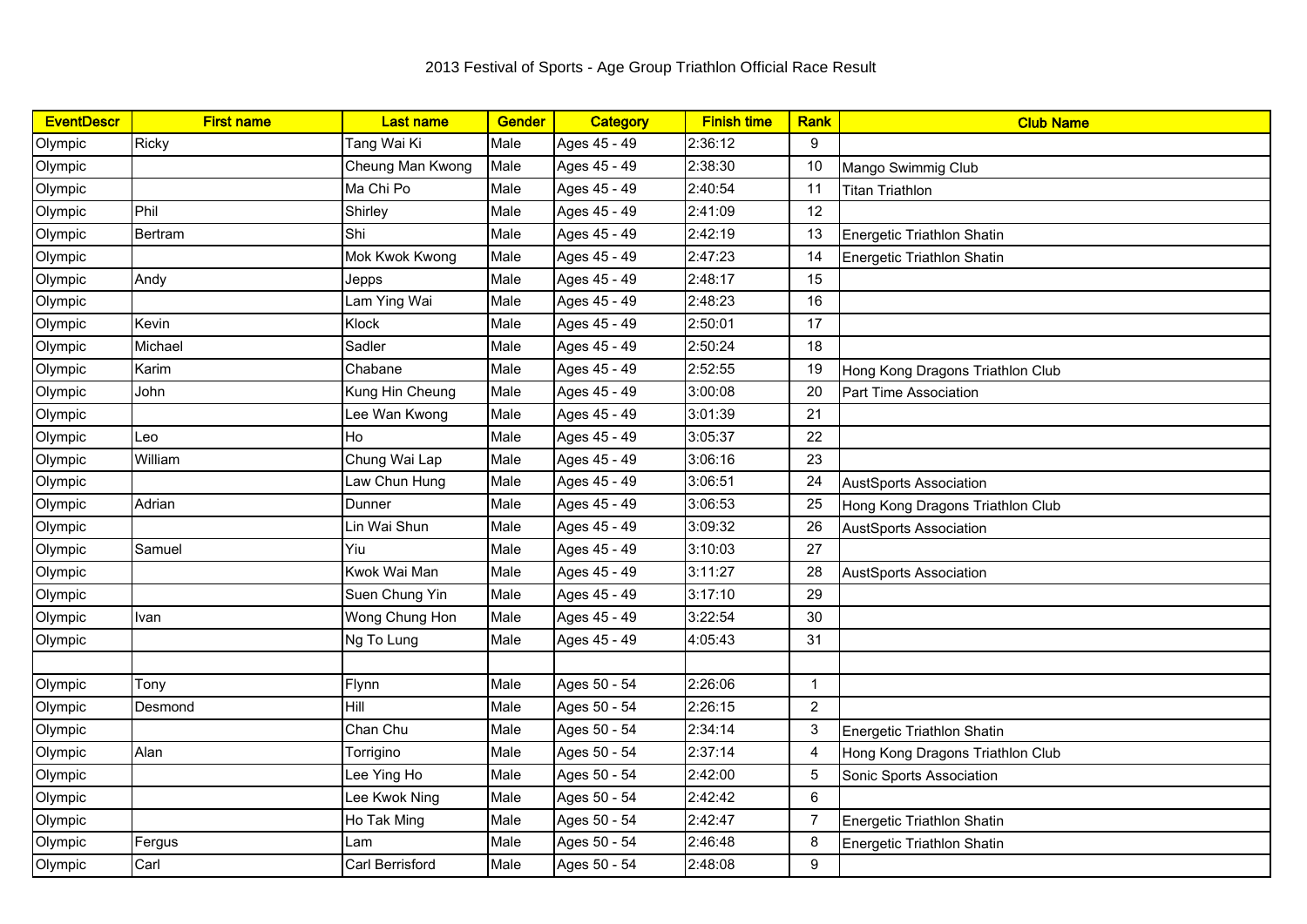| <b>EventDescr</b> | <b>First name</b> | <b>Last name</b> | <b>Gender</b> | <b>Category</b> | <b>Finish time</b> | Rank           | <b>Club Name</b>                 |
|-------------------|-------------------|------------------|---------------|-----------------|--------------------|----------------|----------------------------------|
| Olympic           | Julius            | Wang Zhe Shen    | Male          | Ages 50 - 54    | 2:50:04            | 10             | Sonic Sports Association         |
| Olympic           | Stuart            | Cranfield        | Male          | Ages 50 - 54    | 2:50:31            | 11             |                                  |
| Olympic           | Adrian            | Mccarroll        | Male          | Ages 50 - 54    | 2:52:01            | 12             |                                  |
| Olympic           | _awrence          | Chung Lui Hung   | Male          | Ages 50 - 54    | 2:52:58            | 13             | Energetic Triathlon Shatin       |
| Olympic           | Armin             | Zahner           | Male          | Ages 50 - 54    | 2:58:06            | 14             |                                  |
| Olympic           |                   | Yuen Kai Ming    | Male          | Ages 50 - 54    | 3:13:36            | 15             | Energetic Triathlon Shatin       |
| Olympic           |                   | Choy Ying Keung  | Male          | Ages 50 - 54    | 3:14:17            | 16             | Part Time Association            |
| Olympic           |                   | Lam Chi Wing     | Male          | Ages 50 - 54    | 3:14:19            | 17             |                                  |
| Olympic           |                   | Wong Kit         | Male          | Ages 50 - 54    | 3:16:46            | 18             |                                  |
| Olympic           |                   | Tam Ka Kit       | Male          | Ages 50 - 54    | 3:26:19            | 19             |                                  |
| Olympic           | David             | Chan             | Male          | Ages 50 - 54    | 3:27:03            | 20             |                                  |
|                   |                   |                  |               |                 |                    |                |                                  |
| Olympic           | Michael           | Harrison         | Male          | Ages 55 - 59    | 2:35:44            | $\mathbf{1}$   | Part Time Association            |
| Olympic           |                   | Wong Kam Tim     | Male          | Ages 55 - 59    | 2:46:10            | $\overline{2}$ | Part Time Association            |
| Olympic           | Rod               | Reynolds         | Male          | Ages 55 - 59    | 2:52:18            | 3              | Hong Kong Dragons Triathlon Club |
| Olympic           |                   | Chan King Yuen   | Male          | Ages 55 - 59    | 2:59:10            | 4              | <b>Titan Triathlon</b>           |
| Olympic           |                   | Wu Chi Wai       | Male          | Ages 55 - 59    | 3:06:20            | 5              |                                  |
| Olympic           |                   | Chan Ping Yiu    | Male          | Ages 55 - 59    | 3:07:08            | 6              |                                  |
| Olympic           | Otto              | Lam Shing Man    | Male          | Ages 55 - 59    | 3:24:30            | $\overline{7}$ |                                  |
| Olympic           |                   | Chan Fai Ming    | Male          | Ages 55 - 59    | 3:25:10            | 8              | <b>Hope Sport Association</b>    |
|                   |                   |                  |               |                 |                    |                |                                  |
| Olympic           |                   | Chan Ho Kee      | Male          | Ages 60 & Over  | 3:02:51            | $\mathbf{1}$   | <b>Titan Triathlon</b>           |
| Olympic           | Nelson            | Leung Chi Hung   | Male          | Ages 60 & Over  | 3:05:42            | $\overline{2}$ | Energetic Triathlon Shatin       |
|                   |                   |                  |               |                 |                    |                |                                  |
| Relay Team        |                   | Mt Biker         | Mixed         | Relay Team      | 1:58:20            | $\mathbf{1}$   |                                  |
| Relay Team        |                   | Inno Racing Team | Mixed         | Relay Team      | 2:05:49            | $\overline{2}$ |                                  |
| Relay Team        |                   | Mt Biker C       | Mixed         | Relay Team      | 2:08:10            | $\sqrt{3}$     |                                  |
| Relay Team        |                   | Part Time Team   | Mixed         | Relay Team      | 2:11:38            | 4              |                                  |
| Relay Team        |                   | Scaa - Team 2    | Mixed         | Relay Team      | 2:13:37            | 5              |                                  |
| Relay Team        |                   | Mt Biker B       | Mixed         | Relay Team      | 2:18:06            | $\,6\,$        |                                  |
| Relay Team        |                   | Mt Biker A       | Mixed         | Relay Team      | 2:25:17            | $\overline{7}$ |                                  |
| Relay Team        |                   | Speed Engine     | Mixed         | Relay Team      | 2:27:20            | 8              |                                  |
| Relay Team        |                   | Mt Biker F       | Mixed         | Relay Team      | 2:32:42            | 9              |                                  |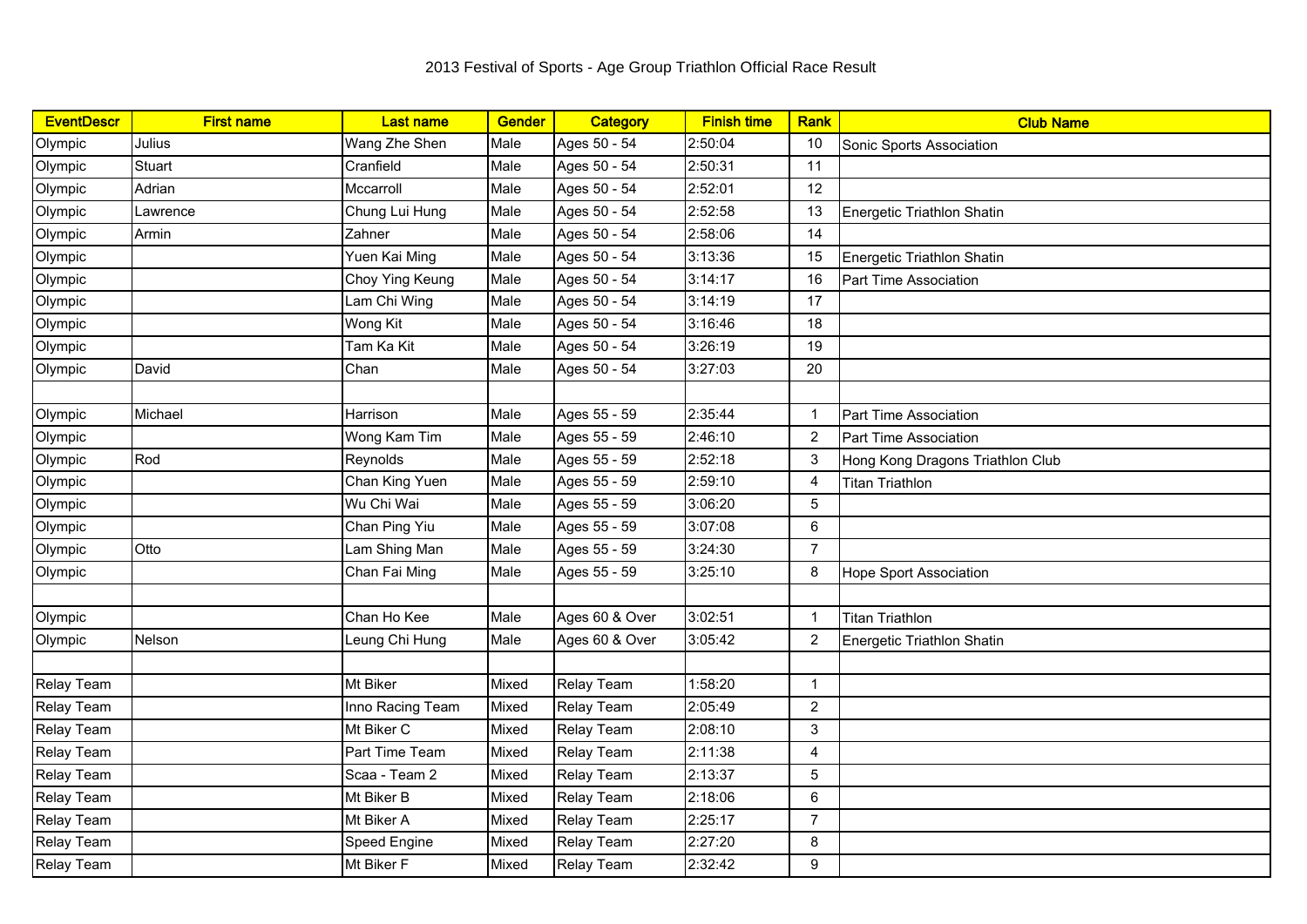| <b>EventDescr</b> | <b>First name</b>   | <b>Last name</b>     | <b>Gender</b> | Category          | <b>Finish time</b> | <b>Rank</b>    | <b>Club Name</b>                 |
|-------------------|---------------------|----------------------|---------------|-------------------|--------------------|----------------|----------------------------------|
| Relay Team        |                     | Austsports Associati | Mixed         | Relay Team        | 2:34:05            | 10             |                                  |
| Relay Team        |                     | Lost In Transition   | Mixed         | Relay Team        | 2:39:23            | 11             |                                  |
| Relay Team        |                     | Alpha                | Mixed         | <b>Relay Team</b> | 2:45:20            | 12             |                                  |
| Relay Team        |                     | Mt Biker E           | Mixed         | <b>Relay Team</b> | 2:46:31            | 13             |                                  |
| Relay Team        |                     | Mt Biker D           | Mixed         | <b>Relay Team</b> | 2:47:13            | 14             |                                  |
| Relay Team        | Joe                 | Kwan Chiu Fai        | Mixed         | <b>Relay Team</b> | 2:51:28            | 15             |                                  |
| Relay Team        |                     | May C Team           | Mixed         | <b>Relay Team</b> | 2:57:44            | 16             |                                  |
| Relay Team        |                     | Chui Kwok Wing       | Mixed         | <b>Relay Team</b> | 2:58:32            | 17             | Tung Chung Triathlon Association |
| <b>Relay Team</b> |                     | Iron Man             | Mixed         | <b>Relay Team</b> | 2:58:48            | 18             |                                  |
| <b>Relay Team</b> | Denise              | Lam                  | Mixed         | <b>Relay Team</b> | 3:00:25            | 19             |                                  |
| Relay Team        |                     | Fong See Wong        | Mixed         | <b>Relay Team</b> | 3:04:32            | 20             |                                  |
| Relay Team        |                     | 3am160s              | Mixed         | Relay Team        | 3:08:06            | 21             |                                  |
| Relay Team        |                     | Prowlers             | Mixed         | <b>Relay Team</b> | 3:10:47            | 22             |                                  |
| <b>Relay Team</b> |                     | Yeung Tung Ming      | Mixed         | <b>Relay Team</b> | 3:11:33            | 23             |                                  |
|                   |                     |                      |               |                   |                    |                |                                  |
| Olympic           | Reinert             | Alexandre            | Male          | Ages 30 - 34      | 2:06:41            | $\overline{1}$ |                                  |
| Olympic           |                     | Sun Fat Yee          | Male          | Ages 30 - 34      | 2:08:31            | $\overline{2}$ | South China Athletic Association |
| Olympic           |                     | Tsang Chun Kit       | Male          | Ages 30 - 34      | 2:12:12            | $\sqrt{3}$     | <b>AustSports Association</b>    |
| Olympic           | Scott               | Stanton              | Male          | Ages 30 - 34      | 2:19:05            | $\overline{4}$ |                                  |
| Olympic           | Alexander           | Tanti                | Male          | Ages 30 - 34      | 2:19:08            | 5              | <b>Tritions Triathlon Club</b>   |
| Olympic           | Edward              | Cosgrove             | Male          | Ages 30 - 34      | 2:21:28            | 6              | Hong Kong Dragons Triathlon Club |
| Olympic           | Richard             | <b>Brooks</b>        | Male          | Ages 30 - 34      | 2:22:36            | 7              | <b>Tritions Triathlon Club</b>   |
| Olympic           | Ivan                | Yeung Ka Ming        | Male          | Ages 30 - 34      | 2:23:11            | 8              | Sonic Sports Association         |
| Olympic           |                     | Lam Tsz Wai          | Male          | Ages 30 - 34      | 2:24:24            | 9              | Energetic Triathlon Shatin       |
| Olympic           |                     | Woo Wai Kit          | Male          | Ages 30 - 34      | 2:25:00            | 10             |                                  |
| Olympic           | Ciaran              | Mallon               | Male          | Ages 30 - 34      | 2:26:54            | 11             |                                  |
| Olympic           |                     | Mak Chi Chung        | Male          | Ages 30 - 34      | 2:27:10            | 12             | <b>Titan Triathlon</b>           |
| Olympic           | Jarek               | <b>Barc</b>          | Male          | Ages 30 - 34      | 2:32:06            | 13             | Hong Kong Dragons Triathlon Club |
| Olympic           | <b>Nicolas</b>      | Lambe                | Male          | Ages 30 - 34      | 2:35:03            | 14             |                                  |
| Olympic           | Juan Ramon Puchades | Lopez                | Male          | Ages 30 - 34      | 2:38:55            | 15             |                                  |
| Olympic           |                     | Lui Kim Lun          | Male          | Ages 30 - 34      | 2:39:09            | 16             | <b>AustSports Association</b>    |
| Olympic           | Marvin              | Sones                | Male          | Ages 30 - 34      | 2:39:52            | 17             |                                  |
| Olympic           | Roman               | Hofmann              | Male          | Ages 30 - 34      | 2:40:12            | 18             |                                  |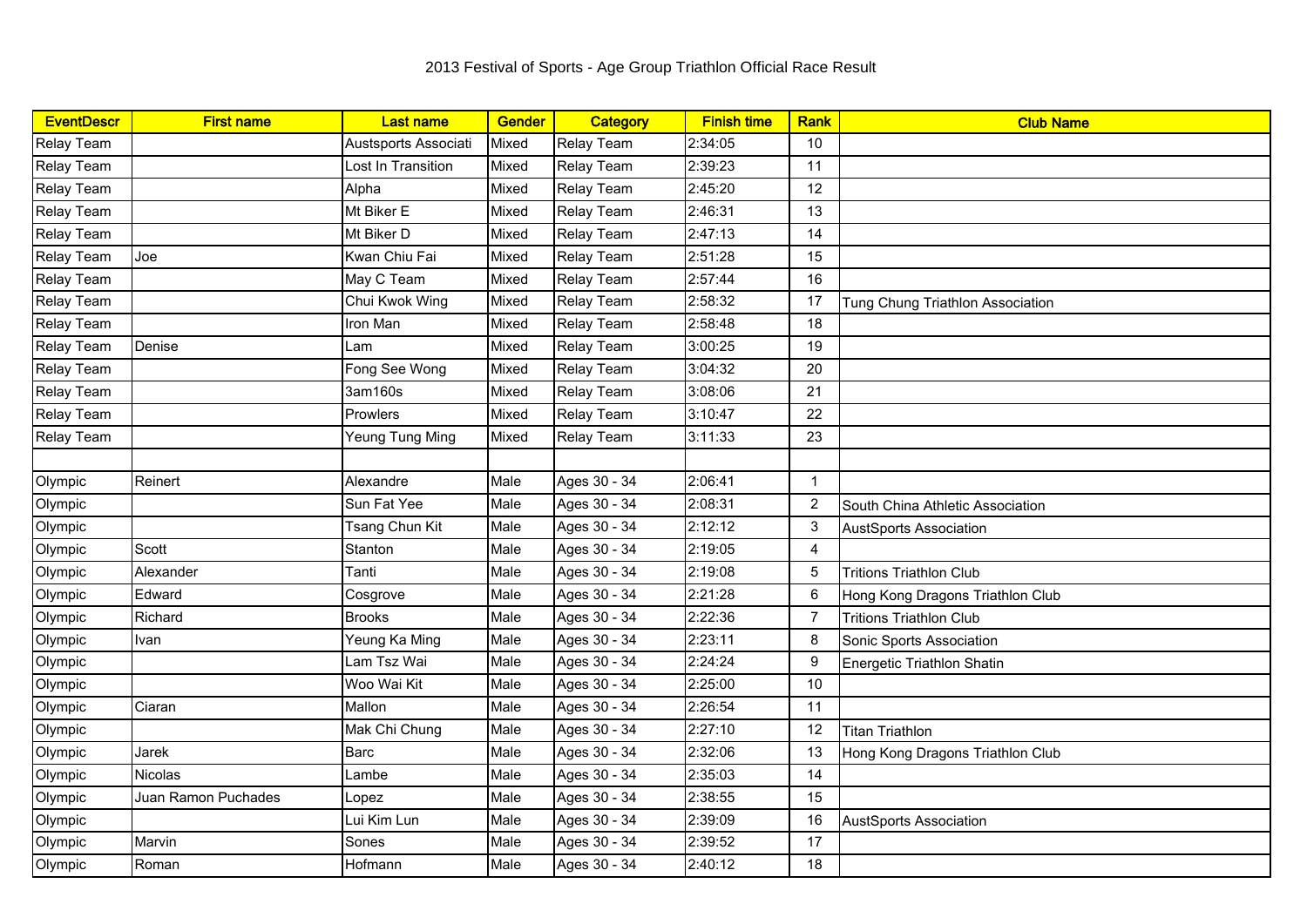| <b>EventDescr</b> | <b>First name</b> | <b>Last name</b> | <b>Gender</b> | <b>Category</b> | <b>Finish time</b> | <b>Rank</b>    | <b>Club Name</b>                 |
|-------------------|-------------------|------------------|---------------|-----------------|--------------------|----------------|----------------------------------|
| Olympic           | Andrew            | Chang            | Male          | Ages 30 - 34    | 2:48:26            | 19             | <b>Tritions Triathlon Club</b>   |
| Olympic           |                   | Tang Yiu Fai     | Male          | Ages 30 - 34    | 2:49:31            | 20             |                                  |
| Olympic           | Alen              | Hui              | Male          | Ages 30 - 34    | 3:26:27            | 21             |                                  |
| Olympic           |                   | Mal Wai Lun      | Male          | Ages 30 - 34    | 3:27:56            | 22             | Part Time Association            |
|                   |                   |                  |               |                 |                    |                |                                  |
| Olympic           | David             | Gething          | Male          | Ages 35 - 39    | 2:11:31            | $\mathbf{1}$   | Hong Kong Dragons Triathlon Club |
| Olympic           | Thomas            | <b>Butter</b>    | Male          | Ages 35 - 39    | 2:13:54            | $\overline{2}$ |                                  |
| Olympic           | Shun              | Tanaka           | Male          | Ages 35 - 39    | 2:14:17            | 3              |                                  |
| Olympic           | David             | Li Chun Pong     | Male          | Ages 35 - 39    | 2:22:53            | $\overline{4}$ | Energetic Triathlon Shatin       |
| Olympic           | Aaron             | Wise             | Male          | Ages 35 - 39    | 2:23:22            | 5              |                                  |
| Olympic           | James             | Whitman          | Male          | Ages 35 - 39    | 2:25:05            | 6              | Tung Chung Triathlon Association |
| Olympic           |                   | Wong Lok Shun    | Male          | Ages 35 - 39    | 2:26:56            | $\overline{7}$ |                                  |
| Olympic           |                   | Lok Lam Fung     | Male          | Ages 35 - 39    | 2:29:11            | 8              | <b>Titan Triathlon</b>           |
| Olympic           |                   | Tsui Wai Yuen    | Male          | Ages 35 - 39    | 2:32:01            | 9              | <b>Titan Triathlon</b>           |
| Olympic           | Julien            | Lepeu            | Male          | Ages 35 - 39    | 2:33:57            | 10             |                                  |
| Olympic           |                   | Chum Tik Ho      | Male          | Ages 35 - 39    | 2:34:00            | 11             |                                  |
| Olympic           |                   | Wong Pui Yuen    | Male          | Ages 35 - 39    | 2:35:50            | 12             | Energetic Triathlon Shatin       |
| Olympic           |                   | Ho Kam Tim       | Male          | Ages 35 - 39    | 2:39:25            | 13             | Part Time Association            |
| Olympic           |                   | Voon Hing Wah    | Male          | Ages 35 - 39    | 2:39:29            | 14             | <b>AustSports Association</b>    |
| Olympic           |                   | Fan Chun Sing    | Male          | Ages 35 - 39    | 2:39:31            | 15             |                                  |
| Olympic           | Sam Harvey        | Jones            | Male          | Ages 35 - 39    | 2:41:29            | 16             |                                  |
| Olympic           |                   | Tsang Chi Leung  | Male          | Ages 35 - 39    | 2:41:41            | 17             | Part Time Association            |
| Olympic           | Steve             | Chiu Chi Wah     | Male          | Ages 35 - 39    | 2:42:28            | 18             |                                  |
| Olympic           | Ringo             | Wong Ho Yeung    | Male          | Ages 35 - 39    | 2:44:43            | 19             |                                  |
| Olympic           | Mark              | <b>Blick</b>     | Male          | Ages 35 - 39    | 2:45:05            | 20             | <b>Tritions Triathlon Club</b>   |
| Olympic           | Jarrad Hamish     | <b>Browlee</b>   | Male          | Ages 35 - 39    | 2:45:14            | 21             |                                  |
| Olympic           | Adam              | Weinrich         | Male          | Ages 35 - 39    | 2:46:23            | 22             | <b>Tritions Triathlon Club</b>   |
| Olympic           | Clement           | Chan             | Male          | Ages 35 - 39    | 2:46:28            | 23             |                                  |
| Olympic           |                   | Cheng Cho Chuen  | Male          | Ages 35 - 39    | 2:46:42            | 24             | Part Time Association            |
| Olympic           | Edwin             | Chiam Choon Wei  | Male          | Ages 35 - 39    | 2:46:46            | 25             | <b>Tritions Triathlon Club</b>   |
| Olympic           |                   | Hong Chung Yin   | Male          | Ages 35 - 39    | 2:47:19            | 26             |                                  |
| Olympic           |                   | Lee Chun Fan     | Male          | Ages 35 - 39    | 2:47:26            | 27             |                                  |
| Olympic           |                   | Wong Chi Yung    | Male          | Ages 35 - 39    | 2:47:45            | 28             |                                  |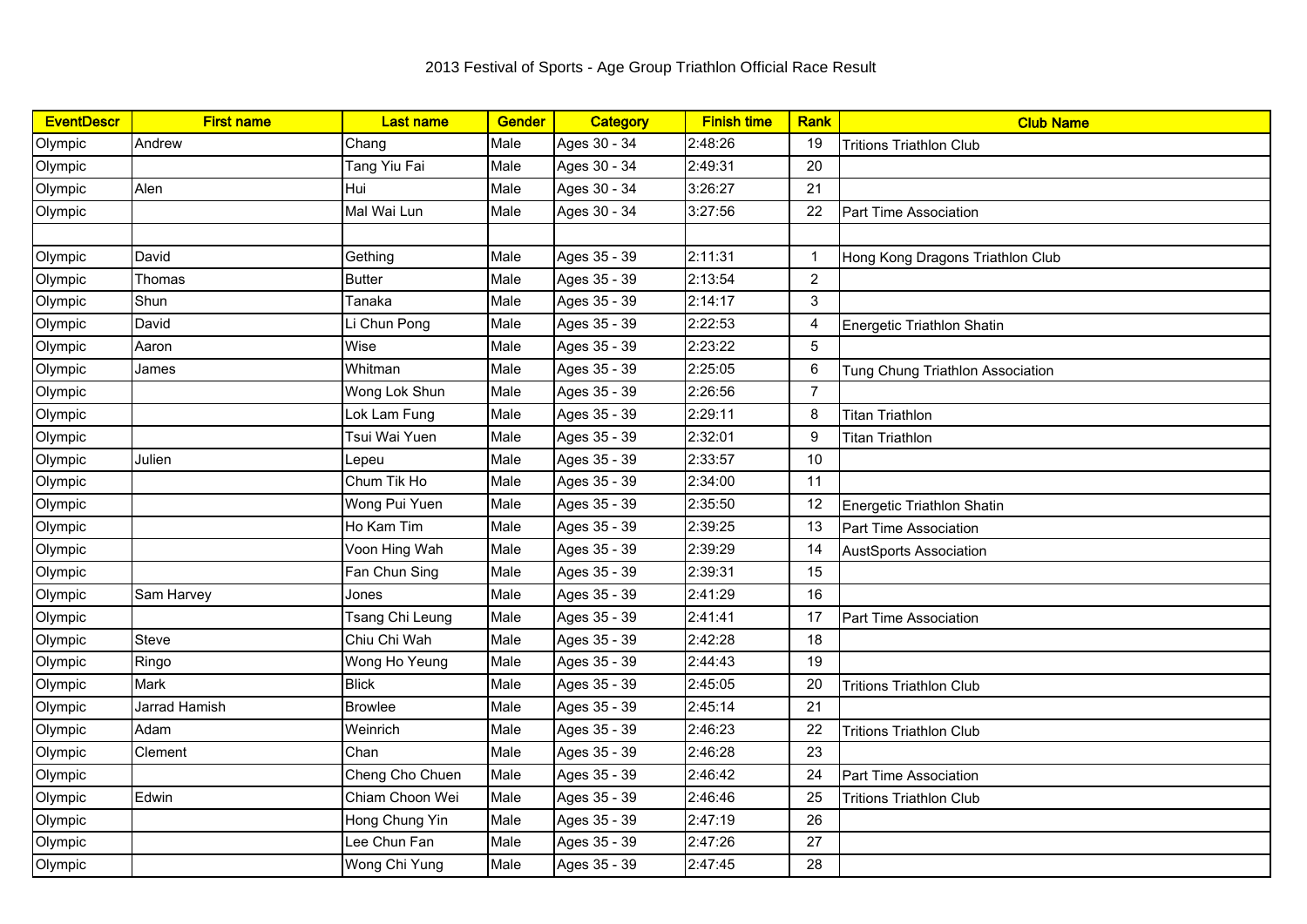| <b>EventDescr</b> | <b>First name</b> | <b>Last name</b> | <b>Gender</b> | Category     | <b>Finish time</b> | Rank           | <b>Club Name</b>                 |
|-------------------|-------------------|------------------|---------------|--------------|--------------------|----------------|----------------------------------|
| Olympic           |                   | Yuen Wai Kwong   | Male          | Ages 35 - 39 | 2:48:04            | 29             |                                  |
| Olympic           |                   | Wan Chi Yuen     | Male          | Ages 35 - 39 | 2:48:06            | 30             |                                  |
| Olympic           | Albert            | Li Wai Yin       | Male          | Ages 35 - 39 | 2:48:29            | 31             |                                  |
| Olympic           |                   | Tam Chi Fai      | Male          | Ages 35 - 39 | 2:49:03            | 32             |                                  |
| Olympic           | Raymond           | Ma               | Male          | Ages 35 - 39 | 2:51:26            | 33             | South China Athletic Association |
| Olympic           | lan               | Riddell          | Male          | Ages 35 - 39 | 2:51:46            | 34             | Hong Kong Dragons Triathlon Club |
| Olympic           |                   | Lo Ying Wai      | Male          | Ages 35 - 39 | 2:53:12            | 35             | New Wave Swimming Club           |
| Olympic           | Jeff              | Chan Chun Tak    | Male          | Ages 35 - 39 | 2:53:29            | 36             | <b>Pro-Trinity Sports Club</b>   |
| Olympic           | Edwin             | Cheng            | Male          | Ages 35 - 39 | 2:53:35            | 37             |                                  |
| Olympic           | Charles           | D"haussy         | Male          | Ages 35 - 39 | 2:55:06            | 38             |                                  |
| Olympic           | Alvin             | Choi Tin O       | Male          | Ages 35 - 39 | 2:55:36            | 39             |                                  |
| Olympic           |                   | Ip Chung Yin     | Male          | Ages 35 - 39 | 3:01:51            | 40             | <b>Titan Triathlon</b>           |
| Olympic           | Benny             | Mui              | Male          | Ages 35 - 39 | 3:02:53            | 41             |                                  |
| Olympic           |                   | Law Chi Wai      | Male          | Ages 35 - 39 | 3:10:32            | 42             | Part Time Association            |
| Olympic           |                   | Yeung Chi Yat    | Male          | Ages 35 - 39 | 3:12:55            | 43             |                                  |
| Olympic           | Arnaud            | Droitcourt       | Male          | Ages 35 - 39 | 3:12:56            | 44             |                                  |
| Olympic           |                   | Leung Man Fung   | Male          | Ages 35 - 39 | 3:17:57            | 45             | Pro-Trinity Sports Club          |
| Olympic           |                   | Yeung Sai Ho     | Male          | Ages 35 - 39 | 3:29:03            | 46             |                                  |
|                   |                   |                  |               |              |                    |                |                                  |
| Olympic           | Olaf              | Kasten           | Male          | Ages 40 - 44 | 2:04:30            | $\mathbf{1}$   | Hong Kong Dragons Triathlon Club |
| Olympic           | Richard           | Hall             | Male          | Ages 40 - 44 | 2:05:07            | 2              | Hong Kong Dragons Triathlon Club |
| Olympic           | Mark              | Te Riele         | Male          | Ages 40 - 44 | 2:14:51            | 3              |                                  |
| Olympic           | Ashley            | Dyer             | Male          | Ages 40 - 44 | 2:15:16            | $\overline{4}$ |                                  |
| Olympic           | David             | Watts            | Male          | Ages 40 - 44 | 2:22:05            | 5              | Hong Kong Dragons Triathlon Club |
| Olympic           | Hayley            | Goldberg         | Female        | Ages 40 - 44 | 3:16:12            | 6              |                                  |
| Olympic           | Federico          | Masin            | Male          | Ages 40 - 44 | 2:23:15            | $\,6\,$        |                                  |
| Olympic           | Christopher       | Tong             | Male          | Ages 40 - 44 | 2:24:10            | $\overline{7}$ | Sonic Sports Association         |
| Olympic           | Gianandrea        | Pesci            | Male          | Ages 40 - 44 | 2:25:08            | 8              | <b>Tritions Triathlon Club</b>   |
| Olympic           | Richard           | Yong             | Male          | Ages 40 - 44 | 2:25:30            | 9              | Energetic Triathlon Shatin       |
| Olympic           |                   | Lau Bik Wah      | Male          | Ages 40 - 44 | 2:28:01            | 10             | South China Athletic Association |
| Olympic           | Sacha             | Cheong Man       | Male          | Ages 40 - 44 | 2:29:40            | 11             | Sonic Sports Association         |
| Olympic           | Andy              | Wong             | Male          | Ages 40 - 44 | 2:30:17            | 12             | Energetic Triathlon Shatin       |
| Olympic           | Andrew            | Yue Kwok Chung   | Male          | Ages 40 - 44 | 2:30:44            | 13             | South China Athletic Association |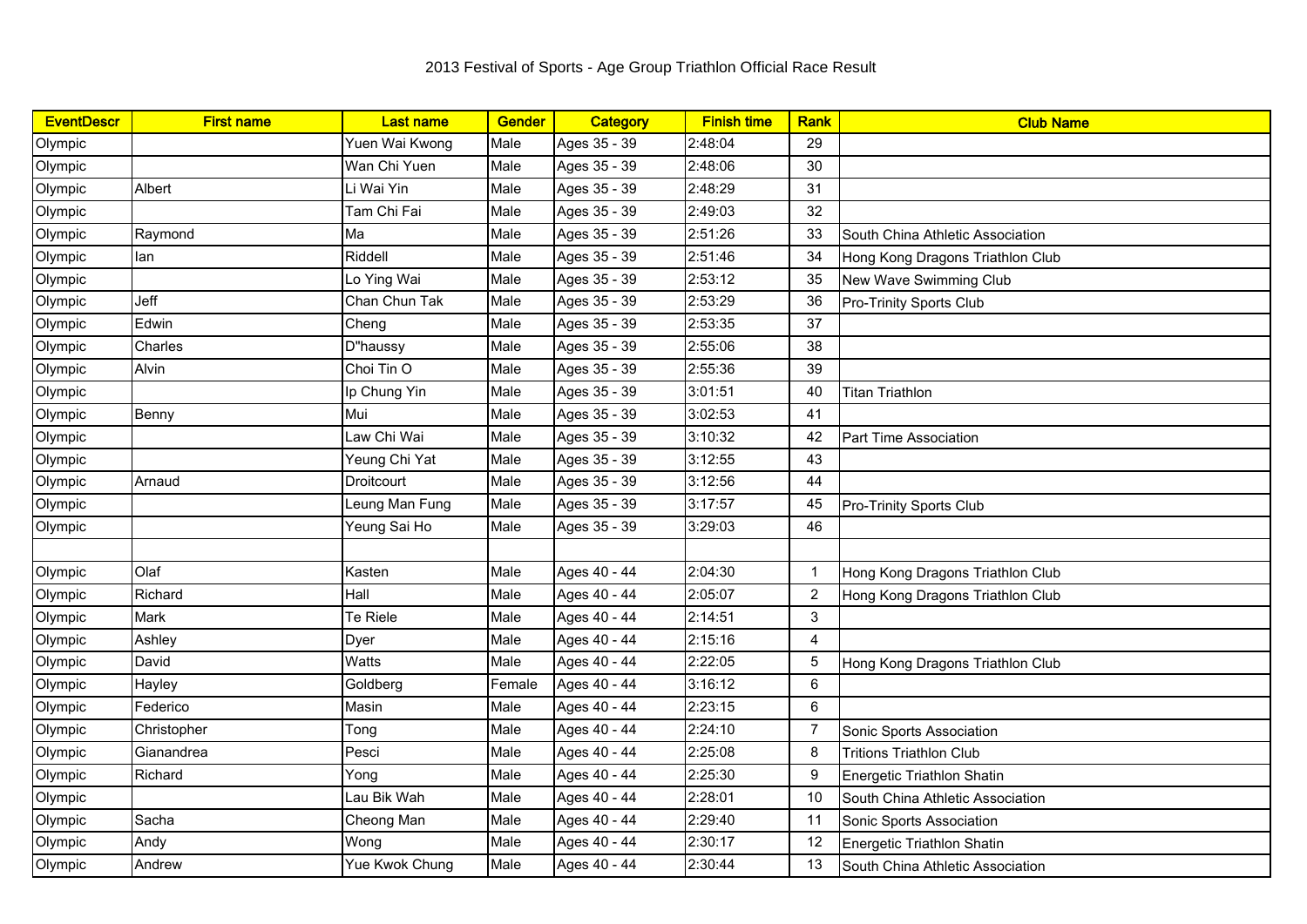| <b>EventDescr</b> | <b>First name</b>     | <b>Last name</b> | <b>Gender</b> | Category     | <b>Finish time</b> | Rank | <b>Club Name</b>                 |
|-------------------|-----------------------|------------------|---------------|--------------|--------------------|------|----------------------------------|
| Olympic           | Stuart                | Webb             | Male          | Ages 40 - 44 | 2:31:01            | 14   | <b>Tritions Triathlon Club</b>   |
| Olympic           |                       | Cheung Wai Kei   | Male          | Ages 40 - 44 | 2:31:46            | 15   |                                  |
| Olympic           | Miguel                | Silva            | Male          | Ages 40 - 44 | 2:32:34            | 16   |                                  |
| Olympic           | Juan Manuel           | Delgado Moreira  | Male          | Ages 40 - 44 | 2:33:15            | 17   | Sonic Sports Association         |
| Olympic           | Greg John             | Norton-Kidd      | Male          | Ages 40 - 44 | 2:37:12            | 18   | Hong Kong Dragons Triathlon Club |
| Olympic           |                       | Wong Yee Keung   | Male          | Ages 40 - 44 | 2:40:15            | 19   |                                  |
| Olympic           |                       | Li Wai           | Male          | Ages 40 - 44 | 2:40:52            | 20   | Pro-Trinity Sports Club          |
| Olympic           | Marc                  | Podrzyckl        | Male          | Ages 40 - 44 | 2:41:16            | 21   | South China Athletic Association |
| Olympic           | <b>Bas</b>            | Van Buuren       | Male          | Ages 40 - 44 | 2:42:04            | 22   |                                  |
| Olympic           | <b>Ricky</b>          | Wan Ting Yiu     | Male          | Ages 40 - 44 | 2:42:23            | 23   | Energetic Triathlon Shatin       |
| Olympic           | <b>Stewart Glen</b>   | Shaw             | Male          | Ages 40 - 44 | 2:42:32            | 24   | <b>Tritions Triathlon Club</b>   |
| Olympic           | Tim                   | Chan Pak Wing    | Male          | Ages 40 - 44 | 2:44:14            | 25   |                                  |
| Olympic           |                       | Lam Hing Yin     | Male          | Ages 40 - 44 | 2:45:18            | 26   |                                  |
| Olympic           |                       | Chen Teng        | Male          | Ages 40 - 44 | 2:46:03            | 27   | <b>AustSports Association</b>    |
| Olympic           |                       | Tsang Hin Lap    | Male          | Ages 40 - 44 | 2:47:23            | 28   |                                  |
| Olympic           | Gary                  | Tam Kwok Keung   | Male          | Ages 40 - 44 | 2:48:06            | 29   | Sonic Sports Association         |
| Olympic           | Nicholas Edward       | Mawdsley         | Male          | Ages 40 - 44 | 2:49:14            | 30   | <b>Tritions Triathlon Club</b>   |
| Olympic           | Eddie                 | Chan             | Male          | Ages 40 - 44 | 2:50:32            | 31   |                                  |
| Olympic           | Ignacio               | Vega             | Male          | Ages 40 - 44 | 2:51:36            | 32   |                                  |
| Olympic           |                       | Chan Tze Chung   | Male          | Ages 40 - 44 | 2:52:56            | 33   |                                  |
| Olympic           |                       | Wong Tsz Wai     | Male          | Ages 40 - 44 | 2:53:18            | 34   |                                  |
| Olympic           |                       | Chan Tsz Kong    | Male          | Ages 40 - 44 | 2:55:41            | 35   |                                  |
| Olympic           | Kenneth               | Yuen             | Male          | Ages 40 - 44 | 3:00:11            | 36   |                                  |
| Olympic           | Gunther               | Wolfsgruber      | Male          | Ages 40 - 44 | 3:00:13            | 37   |                                  |
| Olympic           | Noordin               | Yeung Chi Wai    | Male          | Ages 40 - 44 | 3:00:30            | 38   | Energetic Triathlon Shatin       |
| Olympic           |                       | Hui Chi Kong     | Male          | Ages 40 - 44 | 3:02:56            | 39   |                                  |
| Olympic           |                       | Wong Bun         | Male          | Ages 40 - 44 | 3:03:27            | 40   | Part Time Association            |
| Olympic           | Terry                 | Hau Hon Leung    | Male          | Ages 40 - 44 | 3:05:15            | 41   | <b>Part Time Association</b>     |
| Olympic           | <b>Thomas Patrick</b> | Connolly         | Male          | Ages 40 - 44 | 3:05:43            | 42   |                                  |
| Olympic           | Harrison              | Wong Ting Hon    | Male          | Ages 40 - 44 | 3:07:00            | 43   |                                  |
| Olympic           | Stuart                | Wong             | Male          | Ages 40 - 44 | 3:09:46            | 44   |                                  |
| Olympic           |                       | Lai Wai Keung    | Male          | Ages 40 - 44 | 3:11:44            | 45   |                                  |
| Olympic           |                       | Sun Cho Kan      | Male          | Ages 40 - 44 | 3:29:39            | 46   |                                  |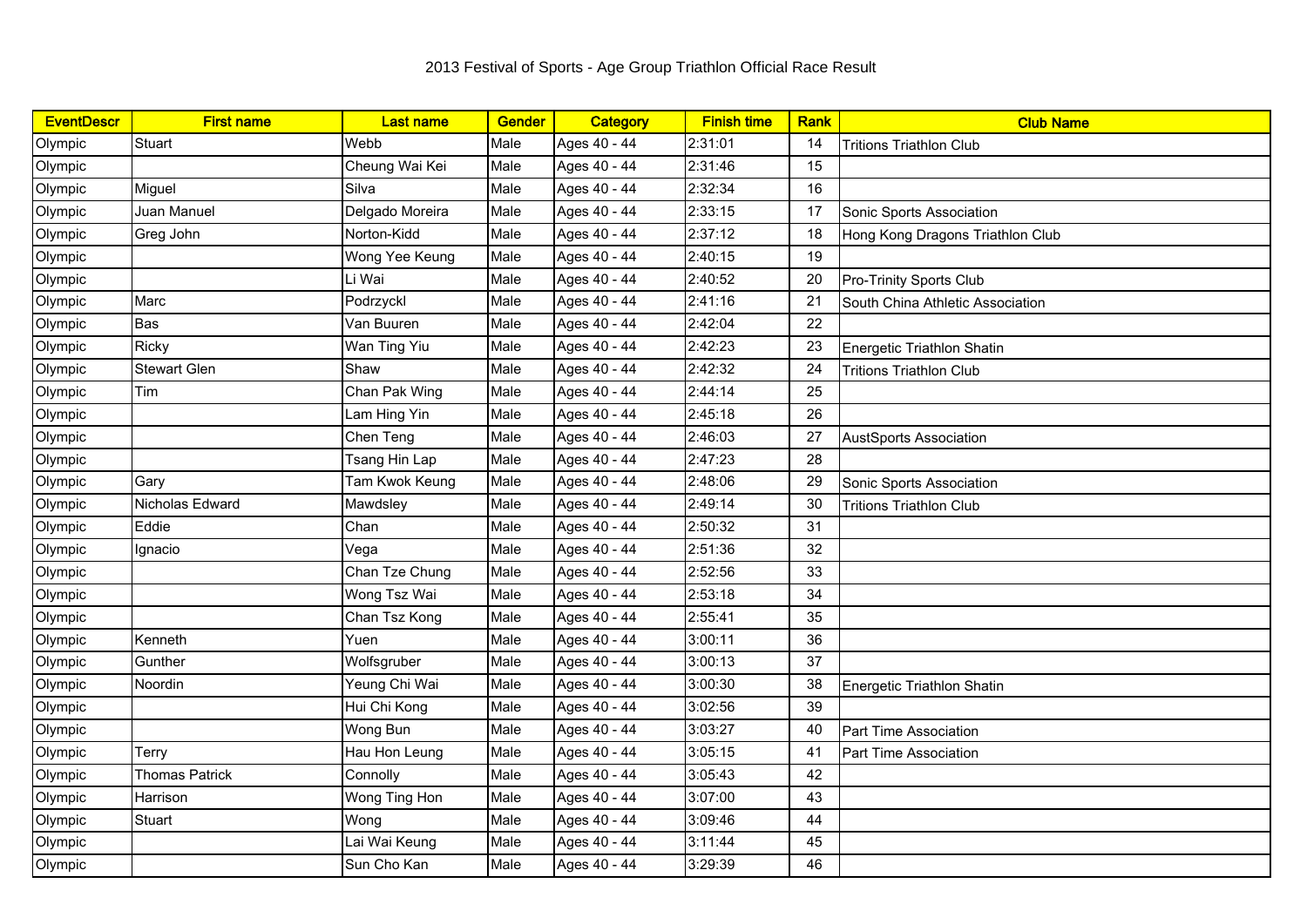| <b>EventDescr</b> | <b>First name</b> | <b>Last name</b> | <b>Gender</b> | Category     | <b>Finish time</b> | <b>Rank</b>    | <b>Club Name</b>                     |
|-------------------|-------------------|------------------|---------------|--------------|--------------------|----------------|--------------------------------------|
| Olympic           | Lawrence          | Chan             | Male          | Ages 40 - 44 | 3:33:49            | 47             |                                      |
| Olympic           |                   | Tam Chi Hung     | Male          | Ages 40 - 44 | 3:35:53            | 48             | <b>Titan Triathlon</b>               |
|                   |                   |                  |               |              |                    |                |                                      |
| Sprint            |                   | Chan Kwan Ho     | Female        | Junior       | 1:22:37            | 3              | <b>Hope Sport Association</b>        |
|                   |                   |                  |               |              |                    |                |                                      |
| Sprint            | Frances           | Lai              | Female        | Ages 25 - 29 | 1:32:29            | $\mathbf{1}$   |                                      |
| Sprint            |                   | Yuen Lai La      | Female        | Ages 25 - 29 | 1:52:16            | $\overline{2}$ |                                      |
|                   |                   |                  |               |              |                    |                |                                      |
| Sprint            | Olivia            | Alfheim          | Female        | Ages 30 - 34 | 1:35:37            | $\mathbf{1}$   |                                      |
| Sprint            |                   | Lau Yi Man       | Female        | Ages 30 - 34 | 1:58:03            | $\overline{2}$ |                                      |
|                   |                   |                  |               |              |                    |                |                                      |
| Sprint            | Niccola           | Russo            | Female        | Ages 35 - 39 | 1:32:14            | $\overline{1}$ | <b>Tritions Triathlon Club</b>       |
| Sprint            | Caron Margaret    | Hughes           | Female        | Ages 35 - 39 | 1:38:11            | $\overline{2}$ | <b>Tritions Triathlon Club</b>       |
| Sprint            | Dawn              | Strachan         | Female        | Ages 35 - 39 | 1:38:13            | 3              |                                      |
| Sprint            | Emma              | Poon             | Female        | Ages 35 - 39 | 1:38:15            | 4              |                                      |
| Sprint            | Rachel            | Tam Fong Wai     | Female        | Ages 35 - 39 | 1:39:01            | 5              |                                      |
| Sprint            | Cherry            | Ho Wing Yan      | Female        | Ages 35 - 39 | 1:58:47            | $\,6\,$        | <b>Titan Triathlon</b>               |
|                   |                   |                  |               |              |                    |                |                                      |
| Sprint            | Grace             | Lo               | Female        | Ages 40 - 44 | 1:32:31            | $\overline{1}$ | South China Athletic Association     |
| Sprint            | Allison           | Mcenaney         | Female        | Ages 40 - 44 | 1:50:11            | $\overline{2}$ |                                      |
| Sprint            | Peggy             | Lai              | Female        | Ages 40 - 44 | 1:52:47            | 3              | Sonic Sports Association             |
|                   |                   |                  |               |              |                    |                |                                      |
| Sprint            |                   | Leung Yin Yi     | Female        | Ages 45 - 49 | 1:37:07            | $\overline{1}$ | <b>Hope Sport Association</b>        |
| Sprint            | Cathryn           | Hopkins          | Female        | Ages 45 - 49 | 1:46:00            | $\overline{2}$ |                                      |
|                   |                   |                  |               |              |                    |                |                                      |
|                   |                   |                  |               |              |                    |                |                                      |
| Sprint            | Camden            | Richter          | Female        | Elite Junior | 1:07:14            | $\mathbf{1}$   |                                      |
| Sprint            |                   | Hung Cheuk Yi    | Female        | Elite Junior | 1:21:26            | $\overline{2}$ | Sonic Sports Association             |
|                   |                   |                  |               |              |                    |                |                                      |
| Sprint            | Alan              | Chan Chun Lung   | Male          | Ages 20 - 24 | 1:09:57            | $\overline{1}$ | <b>Titan Triathlon</b>               |
| Sprint            |                   | Hui Ka Cheong    | Male          | Ages 20 - 24 | 1:16:20            | $\overline{2}$ |                                      |
| Sprint            |                   | Tse Yau Chun     | Male          | Ages 20 - 24 | 1:21:05            | $\mathsf 3$    | <b>Excel Swim Sports Association</b> |
| Sprint            |                   | Wong Wai Tung    | Male          | Ages 20 - 24 | 1:22:34            | $\overline{4}$ | Energetic Triathlon Shatin           |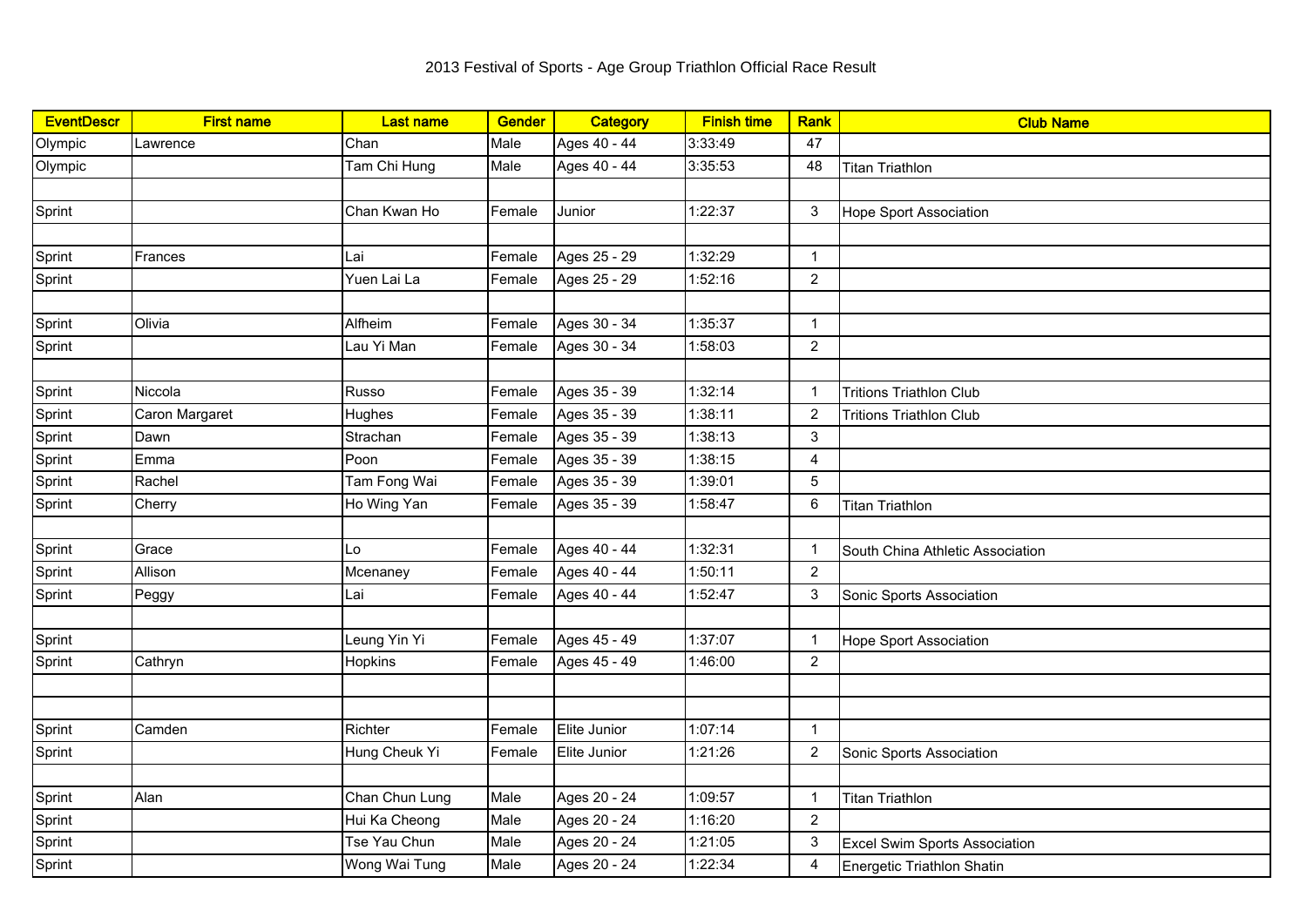| <b>EventDescr</b> | <b>First name</b> | <b>Last name</b> | <b>Gender</b> | Category     | <b>Finish time</b> | Rank           | <b>Club Name</b>                     |
|-------------------|-------------------|------------------|---------------|--------------|--------------------|----------------|--------------------------------------|
| Sprint            |                   | Leung Ka Wa      | Male          | Ages 20 - 24 | 1:23:21            | 5              | <b>Excel Swim Sports Association</b> |
| Sprint            |                   | Wong Ka Fung     | Male          | Ages 20 - 24 | 1:23:41            | 6              | <b>AustSports Association</b>        |
| Sprint            |                   | Chow Hiu Cheng   | Male          | Ages 20 - 24 | 1:23:45            | $\overline{7}$ | <b>AustSports Association</b>        |
| Sprint            |                   | Lai Hei Ming     | Male          | Ages 20 - 24 | 1:25:14            | 8              |                                      |
| Sprint            |                   | Leung Kwok Kin   | Male          | Ages 20 - 24 | 1:30:45            | 9              |                                      |
| Sprint            |                   | Lau Long Fung    | Male          | Ages 20 - 24 | 1:30:48            | 10             |                                      |
| Sprint            |                   | Chui Chung Hong  | Male          | Ages 20 - 24 | 1:32:34            | 11             | Sonic Sports Association             |
| Sprint            |                   | Tang Chun Kok    | Male          | Ages 20 - 24 | 1:35:59            | 12             |                                      |
| Sprint            |                   | Lai Ka Lok       | Male          | Ages 20 - 24 | 1:38:32            | 13             |                                      |
| Sprint            |                   | Lai Yue Cheung   | Male          | Ages 20 - 24 | 1:38:53            | 14             | <b>Excel Swim Sports Association</b> |
| Sprint            |                   | Lee Chun On      | Male          | Ages 20 - 24 | 1:48:03            | 15             |                                      |
| Sprint            |                   | Ho Kwun Tung     | Male          | Ages 20 - 24 | 1:55:24            | 16             | <b>Pro-Trinity Sports Club</b>       |
|                   |                   |                  |               |              |                    |                |                                      |
| Sprint            |                   | Lau Chun Nagi    | Male          | Ages 25 - 29 | 1:15:34            | $\mathbf{1}$   |                                      |
| Sprint            |                   | Yau Kwun San     | Male          | Ages 25 - 29 | 1:19:58            | $\overline{2}$ | Tung Chung Triathlon Association     |
| Sprint            |                   | Ng Shui Pan      | Male          | Ages 25 - 29 | 1:22:24            | $\mathbf{3}$   | <b>Titan Triathlon</b>               |
| Sprint            |                   | Hon Yau Tin      | Male          | Ages 25 - 29 | 1:23:05            | 4              |                                      |
| Sprint            |                   | Wong Wing Hang   | Male          | Ages 25 - 29 | 1:23:18            | 5              |                                      |
| Sprint            |                   | Chan Tsz Wai     | Male          | Ages 25 - 29 | 1:29:49            | 6              |                                      |
| Sprint            |                   | Kwok Yee Lok     | Male          | Ages 25 - 29 | 1:31:39            | $\overline{7}$ |                                      |
| Sprint            |                   | Cheuk Yin Ao     | Male          | Ages 25 - 29 | 1:35:21            | 8              |                                      |
| Sprint            |                   | Lam Kam Lung     | Male          | Ages 25 - 29 | 1:35:47            | 9              |                                      |
| Sprint            | Freeman           | Hsu Ka Wing      | Male          | Ages 25 - 29 | 1:36:09            | 10             |                                      |
| Sprint            |                   | Cheung Hang      | Male          | Ages 25 - 29 | 1:43:50            | 11             |                                      |
| Sprint            |                   | Chow Cheuk Ki    | Male          | Ages 25 - 29 | 1:58:15            | 12             | <b>AustSports Association</b>        |
|                   |                   |                  |               |              |                    |                |                                      |
| Sprint            | Kevin             | Chow Tze Ho      | Male          | Ages 30 - 34 | 1:11:46            | $\overline{1}$ | South China Athletic Association     |
| Sprint            |                   | Wong Kin Chung   | Male          | Ages 30 - 34 | 1:12:21            | 2              | New Wave Swimming Club               |
| Sprint            |                   | Wong Ka Ming     | Male          | Ages 30 - 34 | 1:15:16            | $\mathsf 3$    | Energetic Triathlon Shatin           |
| Sprint            | Howard            | Chan             | Male          | Ages 30 - 34 | 1:17:10            | $\overline{4}$ |                                      |
| Sprint            |                   | Yui Por Ng       | Male          | Ages 30 - 34 | 1:17:41            | 5              |                                      |
| Sprint            |                   | Chan Ying Ming   | Male          | Ages 30 - 34 | 1:20:27            | $\,6\,$        |                                      |
| Sprint            | Alan              | Chan             | Male          | Ages 30 - 34 | 1:22:45            | $\overline{7}$ |                                      |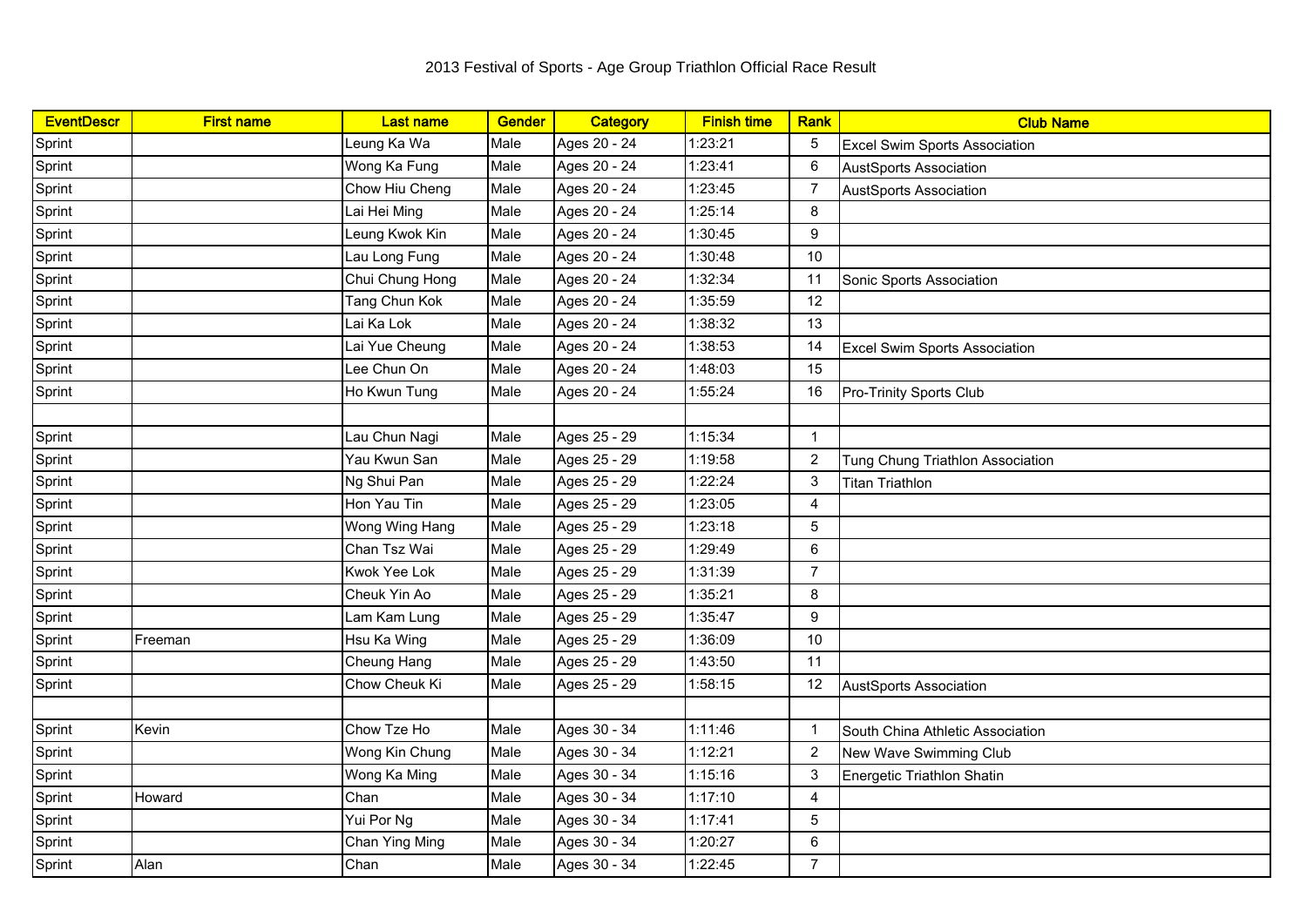| <b>EventDescr</b> | <b>First name</b> | <b>Last name</b> | <b>Gender</b> | <b>Category</b> | <b>Finish time</b> | Rank           | <b>Club Name</b>                     |
|-------------------|-------------------|------------------|---------------|-----------------|--------------------|----------------|--------------------------------------|
| Sprint            | Ice               | Tang Yu Hin      | Male          | Ages 30 - 34    | 1:23:19            | 8              |                                      |
| Sprint            | Sergey            | Nochovnyy        | Male          | Ages 30 - 34    | 1:24:27            | 9              |                                      |
| Sprint            |                   | Lau Yun King     | Male          | Ages 30 - 34    | 1:25:17            | 10             |                                      |
| Sprint            |                   | So Chi Ming      | Male          | Ages 30 - 34    | 1:26:16            | 11             |                                      |
| Sprint            | Douglas           | Robinson         | Male          | Ages 30 - 34    | 1:26:59            | 12             |                                      |
| Sprint            |                   | Yip Lap Cheung   | Male          | Ages 30 - 34    | 1:27:31            | 13             | <b>Excel Swim Sports Association</b> |
| Sprint            |                   | Lai Pok Hang     | Male          | Ages 30 - 34    | 1:29:31            | 14             |                                      |
| Sprint            |                   | Lo Kai Fung      | Male          | Ages 30 - 34    | 1:30:55            | 15             |                                      |
| Sprint            |                   | Cheung Man Kit   | Male          | Ages 30 - 34    | 1:31:04            | 16             | Energetic Triathlon Shatin           |
| Sprint            | Thomas            | Chan             | Male          | Ages 30 - 34    | 1:32:58            | 17             |                                      |
| Sprint            |                   | Cheng Chi Fung   | Male          | Ages 30 - 34    | 1:33:54            | 18             | <b>Hope Sport Association</b>        |
| Sprint            |                   | Leung Chung Wai  | Male          | Ages 30 - 34    | 1:35:18            | 19             |                                      |
| Sprint            |                   | Wong Siu For     | Male          | Ages 30 - 34    | 1:35:42            | 20             |                                      |
| Sprint            | Timothy           | Fung Shing Yip   | Male          | Ages 30 - 34    | 1:36:57            | 21             |                                      |
| Sprint            |                   | Chan Hiu Tan     | Male          | Ages 30 - 34    | 1:37:25            | 22             | <b>AustSports Association</b>        |
| Sprint            |                   | Chow Lok Kan     | Male          | Ages 30 - 34    | 1:38:29            | 23             |                                      |
| Sprint            |                   | Gao Yong Shi     | Male          | Ages 30 - 34    | 1:40:08            | 24             |                                      |
| Sprint            | Ernst             | Grabowski        | Male          | Ages 30 - 34    | 1:40:49            | 25             | <b>Titan Triathlon</b>               |
| Sprint            |                   | Kam Wai Ho       | Male          | Ages 30 - 34    | 1:41:34            | 26             |                                      |
| Sprint            | Eddie             | Poon Shing Sau   | Male          | Ages 30 - 34    | 1:42:14            | 27             |                                      |
| Sprint            | William           | Cheung Wang Chi  | Male          | Ages 30 - 34    | 1:42:26            | 28             |                                      |
| Sprint            |                   | Wong Wai Kit     | Male          | Ages 30 - 34    | 1:43:37            | 29             | Energetic Triathlon Shatin           |
| Sprint            |                   | Cheung Ting Fung | Male          | Ages 30 - 34    | 1:46:37            | 30             | <b>Titan Triathlon</b>               |
| Sprint            |                   | Tam Chun Kit     | Male          | Ages 30 - 34    | 1:47:13            | 31             |                                      |
| Sprint            | Jens              | Nienkemper       | Male          | Ages 30 - 34    | 1:52:19            | 32             |                                      |
| Sprint            | Alex              | Gaspar           | Male          | Ages 30 - 34    | 1:57:07            | 33             |                                      |
| Sprint            |                   | Jia He           | Male          | Ages 30 - 34    | 1:58:13            | 34             |                                      |
| Sprint            |                   | Ho Tung Yin      | Male          | Ages 30 - 34    | 1:59:30            | 35             | <b>Excel Swim Sports Association</b> |
| Sprint            |                   | Chan Chun Lam    | Male          | Ages 30 - 34    | 2:06:09            | 36             |                                      |
|                   |                   |                  |               |                 |                    |                |                                      |
| Sprint            |                   | Poon Wing Shing  | Male          | Ages 35 - 39    | 1:17:44            | $\overline{1}$ |                                      |
| Sprint            |                   | Chow Hoi Tat     | Male          | Ages 35 - 39    | 1:19:30            | 2              |                                      |
| Sprint            |                   | Ho Chi Hong      | Male          | Ages 35 - 39    | 1:20:20            | 3              | South China Athletic Association     |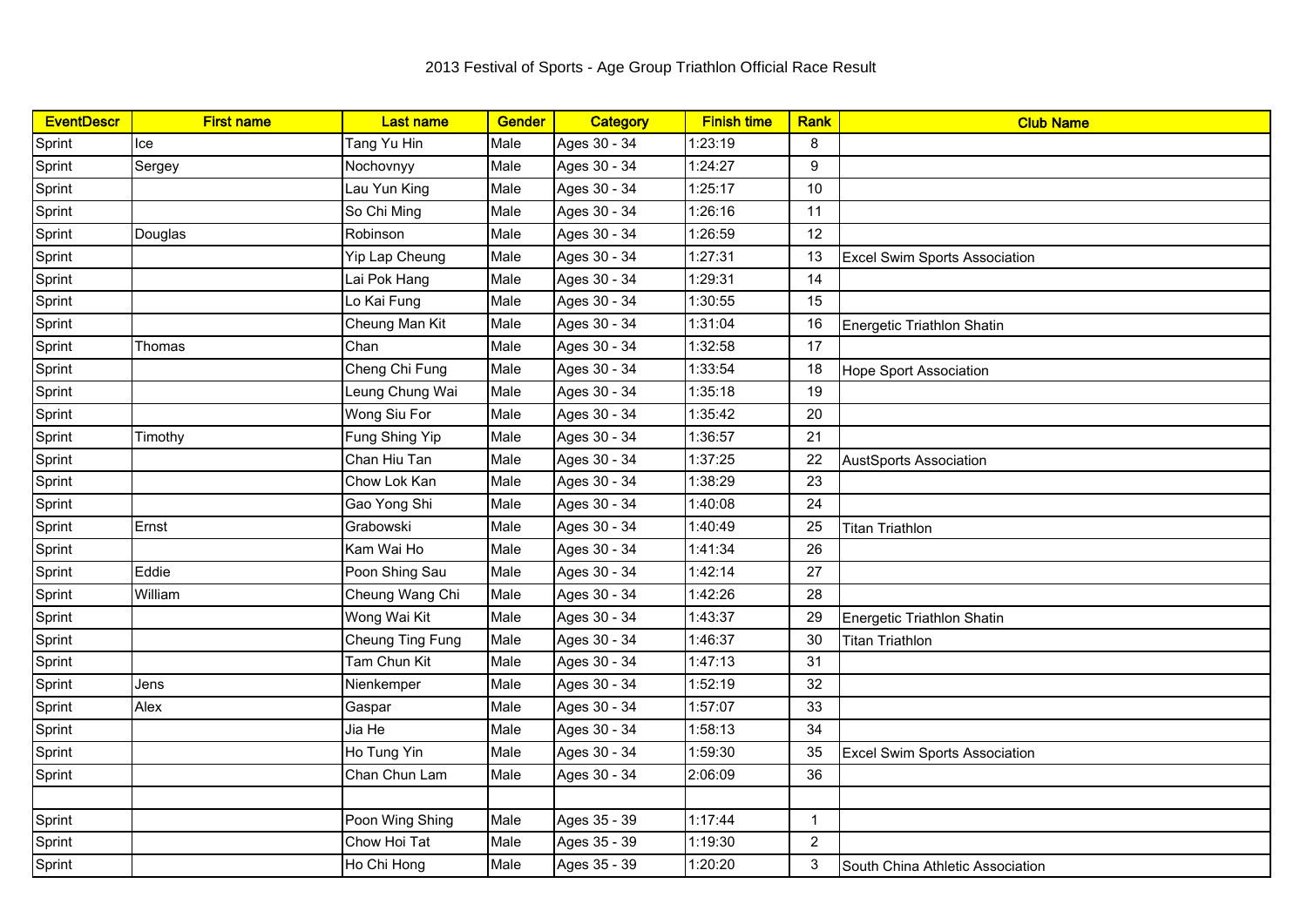| <b>EventDescr</b> | <b>First name</b>    | <b>Last name</b> | <b>Gender</b> | Category     | <b>Finish time</b> | <b>Rank</b>    | <b>Club Name</b>                 |
|-------------------|----------------------|------------------|---------------|--------------|--------------------|----------------|----------------------------------|
| Sprint            | Leonard              | Yuen             | Male          | Ages 35 - 39 | 1:22:31            | $\overline{4}$ |                                  |
| Sprint            | Clint                | Chow             | Male          | Ages 35 - 39 | 1:24:15            | 5              |                                  |
| Sprint            | Jeffrey              | Zielinski        | Male          | Ages 35 - 39 | 1:25:29            | 6              | <b>Tritions Triathlon Club</b>   |
| Sprint            |                      | Chan Kai Chi     | Male          | Ages 35 - 39 | 1:26:55            | $\overline{7}$ |                                  |
| Sprint            |                      | So Shu Tai       | Male          | Ages 35 - 39 | 1:27:03            | 8              |                                  |
| Sprint            | Charles              | Hui Chun Yu      | Male          | Ages 35 - 39 | 1:29:40            | 9              | Sonic Sports Association         |
| Sprint            |                      | Wong Wing Sang   | Male          | Ages 35 - 39 | 1:32:07            | 10             | <b>Titan Triathlon</b>           |
| Sprint            | Adrian               | Lydiard          | Male          | Ages 35 - 39 | 1:32:46            | 11             | Hong Kong Dragons Triathlon Club |
| Sprint            | David                | Salazar Gracia   | Male          | Ages 35 - 39 | 1:34:28            | 12             |                                  |
| Sprint            |                      | Chan Chi Chung   | Male          | Ages 35 - 39 | 1:37:29            | 13             |                                  |
| Sprint            |                      | Leung Shek Lun   | Male          | Ages 35 - 39 | 1:40:13            | 14             |                                  |
| Sprint            |                      | Ng Kar Fai       | Male          | Ages 35 - 39 | 1:40:17            | 15             |                                  |
| Sprint            | David                | Tiu Tai Wai      | Male          | Ages 35 - 39 | 1:40:22            | 16             |                                  |
| Sprint            | Francis              | <b>Dibben</b>    | Male          | Ages 35 - 39 | 1:42:17            | 17             |                                  |
| Sprint            | Rex                  | Lau Chi Hang     | Male          | Ages 35 - 39 | 1:49:45            | 18             | Part Time Association            |
| Sprint            | Angel Rafael         | Brana-Sosa       | Male          | Ages 35 - 39 | 1:53:12            | 19             |                                  |
| Sprint            |                      | Wong Lui         | Male          | Ages 35 - 39 | 1:57:45            | 20             | <b>Tritions Triathlon Club</b>   |
| Sprint            | Chris                | Chen             | Male          | Ages 35 - 39 | 1:59:43            | 21             |                                  |
|                   |                      |                  |               |              |                    |                |                                  |
|                   |                      |                  |               |              |                    |                |                                  |
| Sprint            |                      | Wan Shu Wah      | Male          | Ages 40 - 44 | 1:15:19            | $\mathbf{1}$   | Energetic Triathlon Shatin       |
| Sprint            | James Edward         | Moon             | Male          | Ages 40 - 44 | 1:20:14            | $\overline{2}$ |                                  |
| Sprint            |                      | Chan Ka Lun      | Male          | Ages 40 - 44 | 1:20:35            | 3              |                                  |
| Sprint            | Dick                 | Chung            | Male          | Ages 40 - 44 | 1:22:23            | 4              |                                  |
| Sprint            | Francisco Javier Tor | Mira             | Male          | Ages 40 - 44 | 1:24:50            | 5              |                                  |
| Sprint            | Vincent              | Vaucelle         | Male          | Ages 40 - 44 | 1:25:39            | $\,6\,$        |                                  |
| Sprint            | Geoffrey             | King             | Male          | Ages 40 - 44 | 1:28:41            | $\overline{7}$ |                                  |
| Sprint            | Ross                 | Milward          | Male          | Ages 40 - 44 | 1:30:21            | 8              |                                  |
| Sprint            |                      | Chiu Cho Shing   | Male          | Ages 40 - 44 | 1:31:01            | 9              |                                  |
| Sprint            | <b>Derek</b>         | Wong             | Male          | Ages 40 - 44 | 1:33:42            | 10             |                                  |
| Sprint            | Peter                | Jankowski        | Male          | Ages 40 - 44 | 1:33:45            | 11             |                                  |
| Sprint            | Suan                 | Andrew           | Male          | Ages 40 - 44 | 1:35:15            | 12             |                                  |
| Sprint            | <b>Dick</b>          | Veilen           | Male          | Ages 40 - 44 | 1:36:13            | 13             | Energetic Triathlon Shatin       |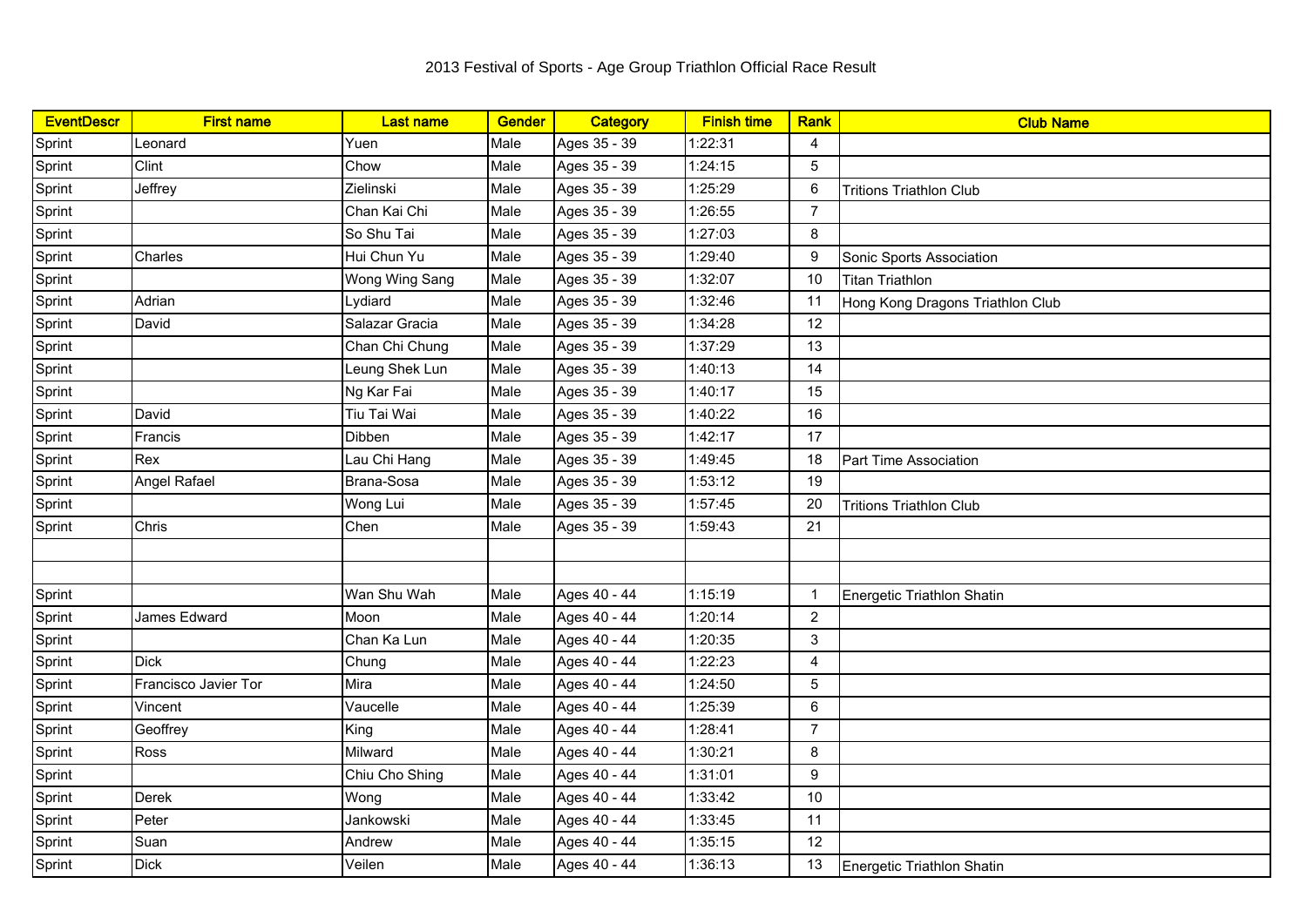| <b>EventDescr</b> | <b>First name</b> | <b>Last name</b>  | Gender | Category     | <b>Finish time</b> | Rank           | <b>Club Name</b>                 |
|-------------------|-------------------|-------------------|--------|--------------|--------------------|----------------|----------------------------------|
| Sprint            |                   | Wong Wai Man      | Male   | Ages 40 - 44 | 1:36:26            | 14             |                                  |
| Sprint            |                   | Lo Kwok On        | Male   | Ages 40 - 44 | 1:38:09            | 15             | Energetic Triathlon Shatin       |
| Sprint            |                   | Au Yeung Shek Wai | Male   | Ages 40 - 44 | 1:40:45            | 16             |                                  |
| Sprint            | hun Kuen          | Wong Bok Wai      | Male   | Ages 40 - 44 | 1:44:00            | 17             | Energetic Triathlon Shatin       |
| Sprint            | Shaun             | Bramham           | Male   | Ages 40 - 44 | 1:46:06            | 18             |                                  |
| Sprint            |                   | Yung Kin Kei      | Male   | Ages 40 - 44 | 1:46:57            | 19             |                                  |
| Sprint            |                   | Chan Wai Bun      | Male   | Ages 40 - 44 | 1:49:11            | 20             |                                  |
| Sprint            | Tommaso           | Cotroneo          | Male   | Ages 40 - 44 | 1:53:09            | 21             |                                  |
| Sprint            | Jonathan          | Lee Yiu Chung     | Male   | Ages 40 - 44 | 1:56:41            | 22             |                                  |
| Sprint            |                   | Lam Hoo Ming      | Male   | Ages 40 - 44 | 2:16:16            | 23             | Energetic Triathlon Shatin       |
|                   |                   |                   |        |              |                    |                |                                  |
| Sprint            |                   | Lam Kam Ching     | Male   | Ages 45 - 49 | 1:17:20            | $\overline{1}$ | Tung Chung Triathlon Association |
| Sprint            | Alwyn             | Pang See Kit      | Male   | Ages 45 - 49 | 1:23:20            | $\overline{2}$ | South China Athletic Association |
| Sprint            |                   | Lit Kwong On      | Male   | Ages 45 - 49 | 1:27:10            | 3              | <b>AustSports Association</b>    |
| Sprint            | Stephen Waldo     | Ho                | Male   | Ages 45 - 49 | 1:27:28            | $\overline{4}$ |                                  |
| Sprint            | Richard           | Hamilton          | Male   | Ages 45 - 49 | 1:28:07            | $\sqrt{5}$     |                                  |
| Sprint            |                   | Ho Chi Yan        | Male   | Ages 45 - 49 | 1:28:40            | 6              |                                  |
| Sprint            |                   | Pang Kam Yau      | Male   | Ages 45 - 49 | 1:29:14            | $\overline{7}$ |                                  |
| Sprint            | <b>Nicholas</b>   | Tan               | Male   | Ages 45 - 49 | 1:29:54            | 8              |                                  |
| Sprint            |                   | Chan Ka Keung     | Male   | Ages 45 - 49 | 1:30:58            | 9              | Energetic Triathlon Shatin       |
| Sprint            | Patrick           | Yuen Kwok Ming    | Male   | Ages 45 - 49 | 1:31:24            | 10             | New Wave Swimming Club           |
| Sprint            |                   | Mok King Kuen     | Male   | Ages 45 - 49 | 1:32:42            | 11             |                                  |
| Sprint            |                   | Chan Kwong Ming   | Male   | Ages 45 - 49 | 1:32:48            | 12             | Part Time Association            |
| Sprint            |                   | Ng Sui Hing       | Male   | Ages 45 - 49 | 1:34:32            | 13             |                                  |
| Sprint            |                   | Tam Man Kwong     | Male   | Ages 45 - 49 | 1:34:51            | 14             | Energetic Triathlon Shatin       |
| Sprint            |                   | Siu Chi Kwan      | Male   | Ages 45 - 49 | 1:36:15            | 15             | Energetic Triathlon Shatin       |
| Sprint            |                   | Wong Sui Cheong   | Male   | Ages 45 - 49 | 1:37:32            | 16             | Sonic Sports Association         |
| Sprint            |                   | Kwok Ka Fai       | Male   | Ages 45 - 49 | 1:38:59            | 17             |                                  |
| Sprint            | Terrence          | Leung Shu On      | Male   | Ages 45 - 49 | 1:39:38            | 18             | <b>AustSports Association</b>    |
| Sprint            |                   | Cheung Kai Shui   | Male   | Ages 45 - 49 | 1:40:37            | 19             |                                  |
| Sprint            |                   | Chung Wing Shing  | Male   | Ages 45 - 49 | 1:41:08            | 20             |                                  |
| Sprint            | Mickey            | Chan Wai Yin      | Male   | Ages 45 - 49 | 1:44:22            | 21             |                                  |
| Sprint            |                   | Mak Wai Ming      | Male   | Ages 45 - 49 | 1:46:40            | 22             |                                  |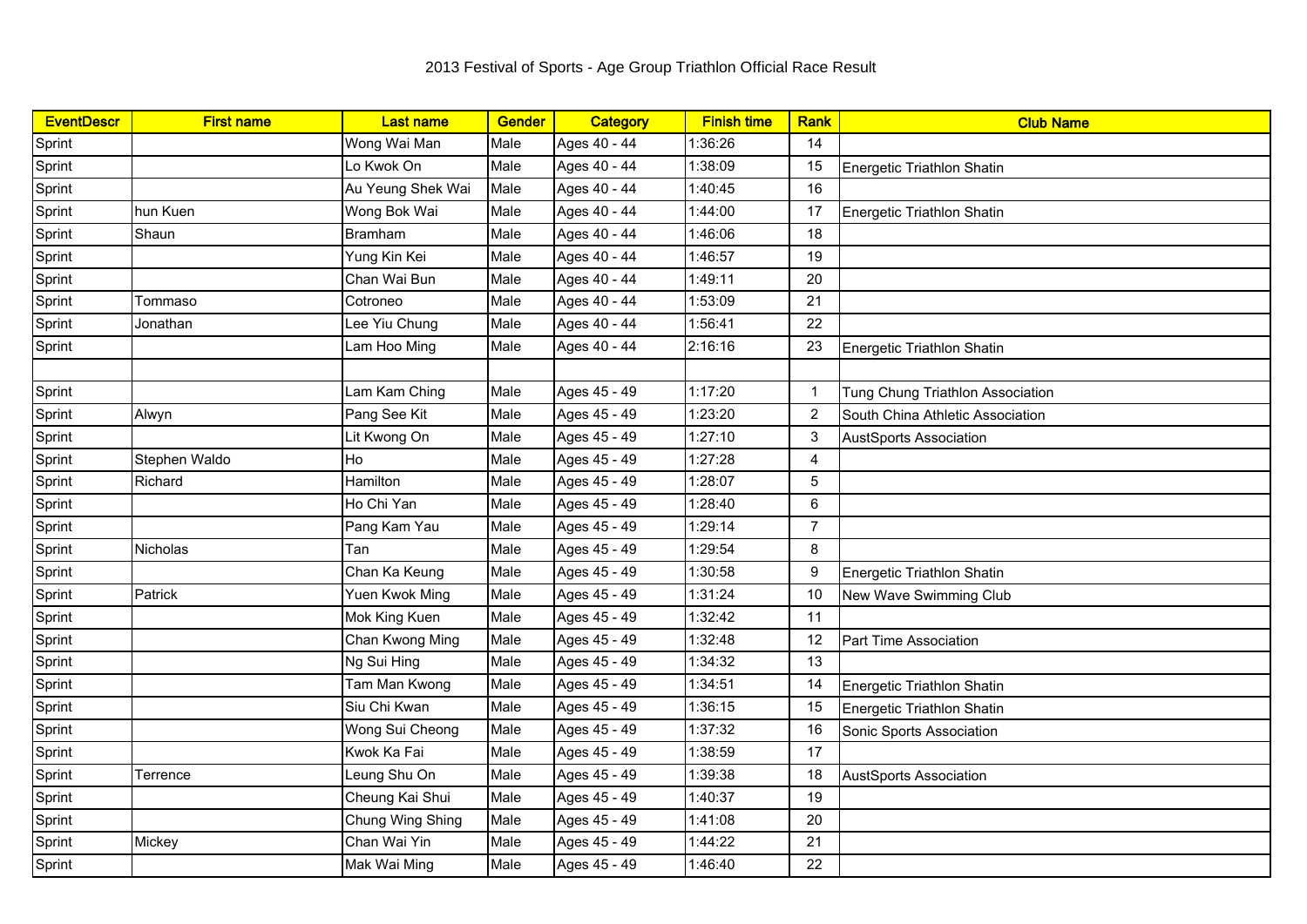| <b>EventDescr</b> | <b>First name</b> | <b>Last name</b> | Gender | Category       | <b>Finish time</b> | Rank            | <b>Club Name</b>                 |
|-------------------|-------------------|------------------|--------|----------------|--------------------|-----------------|----------------------------------|
| Sprint            | Bill              | <b>Mok</b>       | Male   | Ages 45 - 49   | 1:48:18            | 23              |                                  |
| Sprint            |                   | Xu Wenbo         | Male   | Ages 45 - 49   | 1:53:30            | 24              |                                  |
| Sprint            | Bede              | Chan             | Male   | Ages 45 - 49   | 1:59:19            | 25              |                                  |
| Sprint            | Ambrose           | Cheung Che Saint | Male   | Ages 45 - 49   | 2:18:55            | 26              |                                  |
|                   |                   |                  |        |                |                    |                 |                                  |
| Sprint            |                   | Li Ka Wo         | Male   | Ages 50 - 54   | 1:17:06            | $\mathbf{1}$    | New Wave Swimming Club           |
| Sprint            |                   | Leung Yau Hong   | Male   | Ages 50 - 54   | 1:23:15            | $\overline{2}$  | <b>Hope Sport Association</b>    |
| Sprint            | Mike              | <b>Ellis</b>     | Male   | Ages 50 - 54   | 1:26:19            | $\mathbf{3}$    |                                  |
| Sprint            |                   | Ho Kon Bun       | Male   | Ages 50 - 54   | 1:30:39            | $\overline{4}$  |                                  |
| Sprint            |                   | Johnson Chan     | Male   | Ages 50 - 54   | 1:30:40            | $\sqrt{5}$      | Sonic Sports Association         |
| Sprint            |                   | Lam Tsz Leung    | Male   | Ages 50 - 54   | 1:41:17            | 6               |                                  |
| Sprint            | Peter             | Chong            | Male   | Ages 50 - 54   | 1:43:40            | $\overline{7}$  | Tung Chung Triathlon Association |
| Sprint            | Thomas            | Yeung            | Male   | Ages 50 - 54   | 1:44:27            | 8               |                                  |
| Sprint            |                   | Lui Kim Ming     | Male   | Ages 50 - 54   | 1:45:37            | 9               | Energetic Triathlon Shatin       |
| Sprint            |                   | Chung Shun       | Male   | Ages 50 - 54   | 1:51:31            | 10              | <b>AustSports Association</b>    |
| Sprint            |                   | Fung Cheuk Sing  | Male   | Ages 50 - 54   | 1:52:30            | 11              |                                  |
| Sprint            |                   | Chan Yuk Hing    | Male   | Ages 50 - 54   | 1:55:05            | 12              | <b>AustSports Association</b>    |
| Sprint            |                   | Ang Chi Giong    | Male   | Ages 50 - 54   | 1:55:13            | 13              |                                  |
| Sprint            |                   | Fung Chin Yung   | Male   | Ages 50 - 54   | 2:09:17            | 14              |                                  |
|                   |                   |                  |        |                |                    |                 |                                  |
| Sprint            |                   | Lee King Man     | Male   | Ages 55 - 59   | 1:30:49            | $\overline{1}$  |                                  |
| Sprint            |                   | Shek Kong        | Male   | Ages 55 - 59   | 1:30:51            | $\overline{2}$  | Tung Chung Triathlon Association |
| Sprint            | James             | <b>Vickers</b>   | Male   | Ages 55 - 59   | 1:33:28            | 3               |                                  |
| Sprint            |                   | Cheung He        | Male   | Ages 55 - 59   | 1:37:23            | 4               |                                  |
| Sprint            | Lawrence          | Wetzel           | Male   | Ages 55 - 59   | 1:39:20            | $5\phantom{.0}$ |                                  |
| Sprint            |                   | Au Yau Kit       | Male   | Ages 55 - 59   | 1:51:54            | 6               | <b>AustSports Association</b>    |
| Sprint            |                   | Jimmy Kam        | Male   | Ages 55 - 59   | 1:57:02            | $\overline{7}$  |                                  |
|                   |                   |                  |        |                |                    |                 |                                  |
| Sprint            | Keith             | Sanders          | Male   | Ages 60 & Over | 1:54:32            | $\overline{1}$  |                                  |
| Sprint            | <b>Brian</b>      | Fiddis           | Male   | Ages 60 & Over | 1:57:08            | $\overline{2}$  |                                  |
| Sprint            | Aloysius Martin   | So Yirk Yu       | Male   | Ages 60 & Over | 2:01:40            | 3               |                                  |
|                   |                   |                  |        |                |                    |                 |                                  |
| Sprint            |                   | Wong Tsz To      | Male   | Elite Junior   | 1:04:38            | $\overline{1}$  | <b>Hope Sport Association</b>    |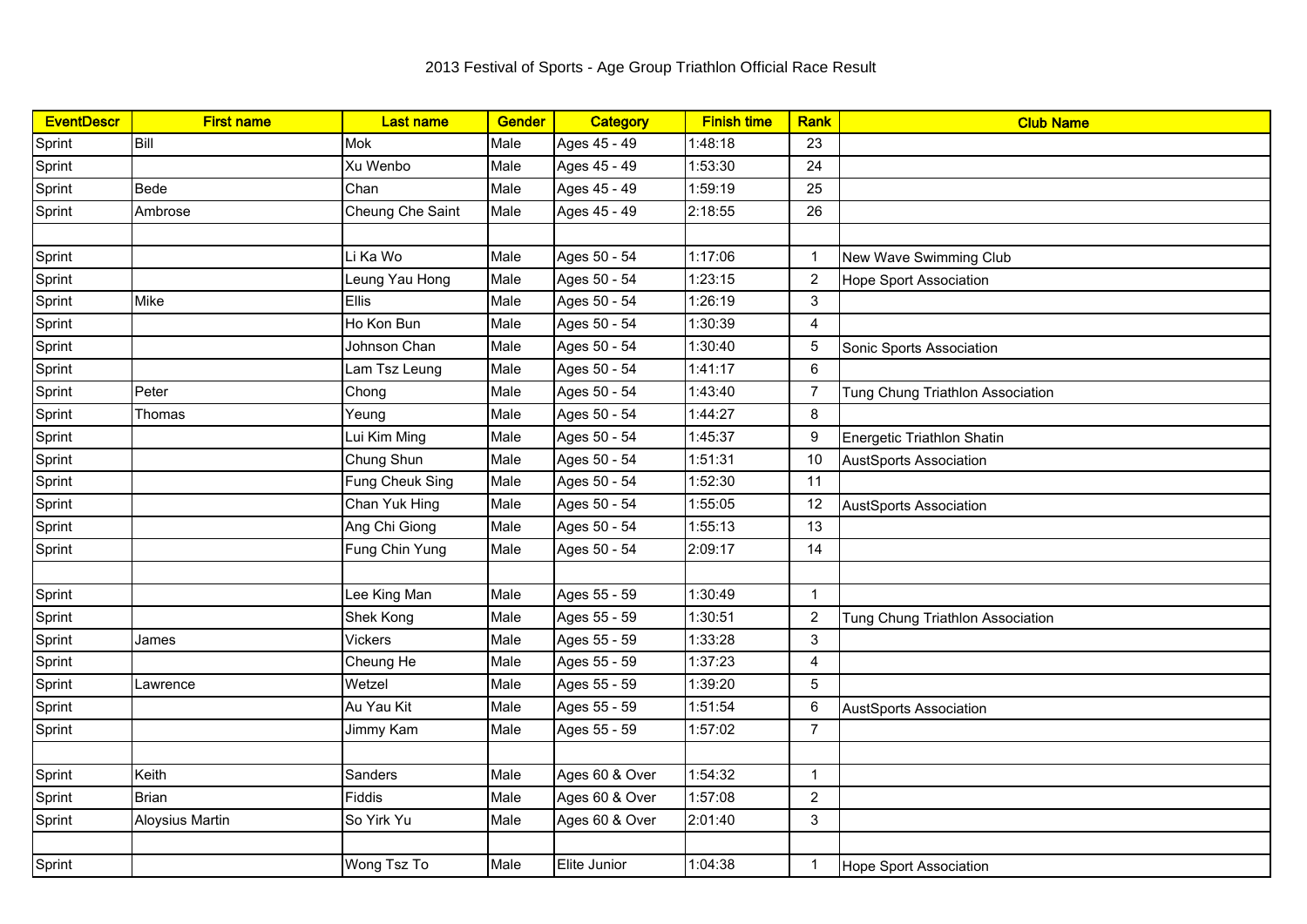| <b>EventDescr</b> | <b>First name</b> | <b>Last name</b> | <b>Gender</b> | Category     | <b>Finish time</b> | Rank           | <b>Club Name</b>                     |
|-------------------|-------------------|------------------|---------------|--------------|--------------------|----------------|--------------------------------------|
| Sprint            | Jeffrey           | Shuen Chun Kit   | Male          | Elite Junior | 1:04:42            | $\overline{c}$ | <b>Hope Sport Association</b>        |
| Sprint            | <b>Miles</b>      | Williams         | Male          | Elite Junior | 1:04:49            | 3              | South China Athletic Association     |
| Sprint            | Reiny Kyle        | <b>Brown</b>     | Male          | Elite Junior | 1:05:32            | 4              | South China Athletic Association     |
| Sprint            |                   | Fung Yat To      | Male          | Elite Junior | 1:07:19            | 5              | Sonic Sports Association             |
| Sprint            | James             | Tan              | Male          | Elite Junior | 1:09:35            | 6              |                                      |
| Sprint            |                   | Tse Chun Yin     | Male          | Elite Junior | 1:09:52            | 7              | Sonic Sports Association             |
| Sprint            |                   | Wong Pak To      | Male          | Elite Junior | 1:11:06            | 8              | Sonic Sports Association             |
| Sprint            |                   | Or Yiu Hang      | Male          | Elite Junior | 1:11:35            | 9              | <b>Hope Sport Association</b>        |
| Sprint            |                   | Leung Chun Him   | Male          | Elite Junior | 1:11:40            | 10             |                                      |
| Sprint            | Lukas             | Fan Long         | Male          | Elite Junior | 1:11:46            | 11             | South China Athletic Association     |
| Sprint            | Henry             | Warren           | Male          | Elite Junior | 1:12:07            | 12             | South China Athletic Association     |
| Sprint            |                   | Chan Yat Chi     | Male          | Elite Junior | 1:12:39            | 13             | <b>Hope Sport Association</b>        |
| Sprint            |                   | Lam Ka Wai       | Male          | Elite Junior | 1:14:43            | 14             | <b>AustSports Association</b>        |
| Sprint            |                   | Tsoi Ka Cheuk    | Male          | Elite Junior | 1:15:06            | 15             |                                      |
| Sprint            |                   | Lee Tsun Kiu     | Male          | Elite Junior | 1:16:02            | 16             | <b>Hope Sport Association</b>        |
|                   |                   |                  |               |              |                    |                |                                      |
| Sprint            |                   | Tsang Ka Hung    | Female        | Junior       | 1:18:58            | -1             | <b>AustSports Association</b>        |
| Sprint            | Annie             | Chan Lok Yi      | Female        | Junior       | 1:20:02            | $\overline{2}$ | <b>Hope Sport Association</b>        |
| Sprint            |                   | Tong Sze Wai     | Female        | Junior       | 1:24:03            | 4              |                                      |
| Sprint            |                   | Chan Wing Tung   | Female        | Junior       | 1:25:26            | 5              | <b>Hope Sport Association</b>        |
| Sprint            |                   | ee Wing Sum      | Female        | Junior       | 1:31:07            | 6              | Energetic Triathlon Shatin           |
|                   |                   |                  |               |              |                    |                |                                      |
| Sprint            |                   | Chow Man Him     | Male          | Junior       | 1:08:54            | $\mathbf{1}$   | South China Athletic Association     |
| Sprint            |                   | Chan Ka Lung     | Male          | Junior       | 1:10:44            | $\overline{c}$ | Excel Swim Sports Association        |
| Sprint            |                   | Tsoi Ka Kit      | Male          | Junior       | 1:11:59            | 3              | Hope Sport Association               |
| Sprint            |                   | Tse Hoi Kit      | Male          | Junior       | 1:15:38            | 4              | <b>AustSports Association</b>        |
| Sprint            |                   | Chau Man Kei     | Male          | Junior       | 1:18:17            | 5              | Energetic Triathlon Shatin           |
| Sprint            |                   | Leung Pok Yin    | Male          | Junior       | 1:18:33            | 6              | Energetic Triathlon Shatin           |
| Sprint            |                   | Yan Chun Hong    | Male          | Junior       | 1:18:58            | $\overline{7}$ | <b>Excel Swim Sports Association</b> |
| Sprint            |                   | Lau Chak Fung    | Male          | Junior       | 1:21:20            | 8              | <b>Titan Triathlon</b>               |
| Sprint            |                   | Fen Chun Man     | Male          | Junior       | 1:27:25            | 9              | Tung Chung Triathlon Association     |
| Sprint            |                   | Siu Kin Lok      | Male          | Junior       | 1:29:59            | 10             | <b>Hope Sport Association</b>        |
| Sprint            |                   | Tsoi Ka Hei      | Male          | Junior       | 1:32:11            | 11             | <b>Hope Sport Association</b>        |
|                   |                   |                  |               |              |                    |                |                                      |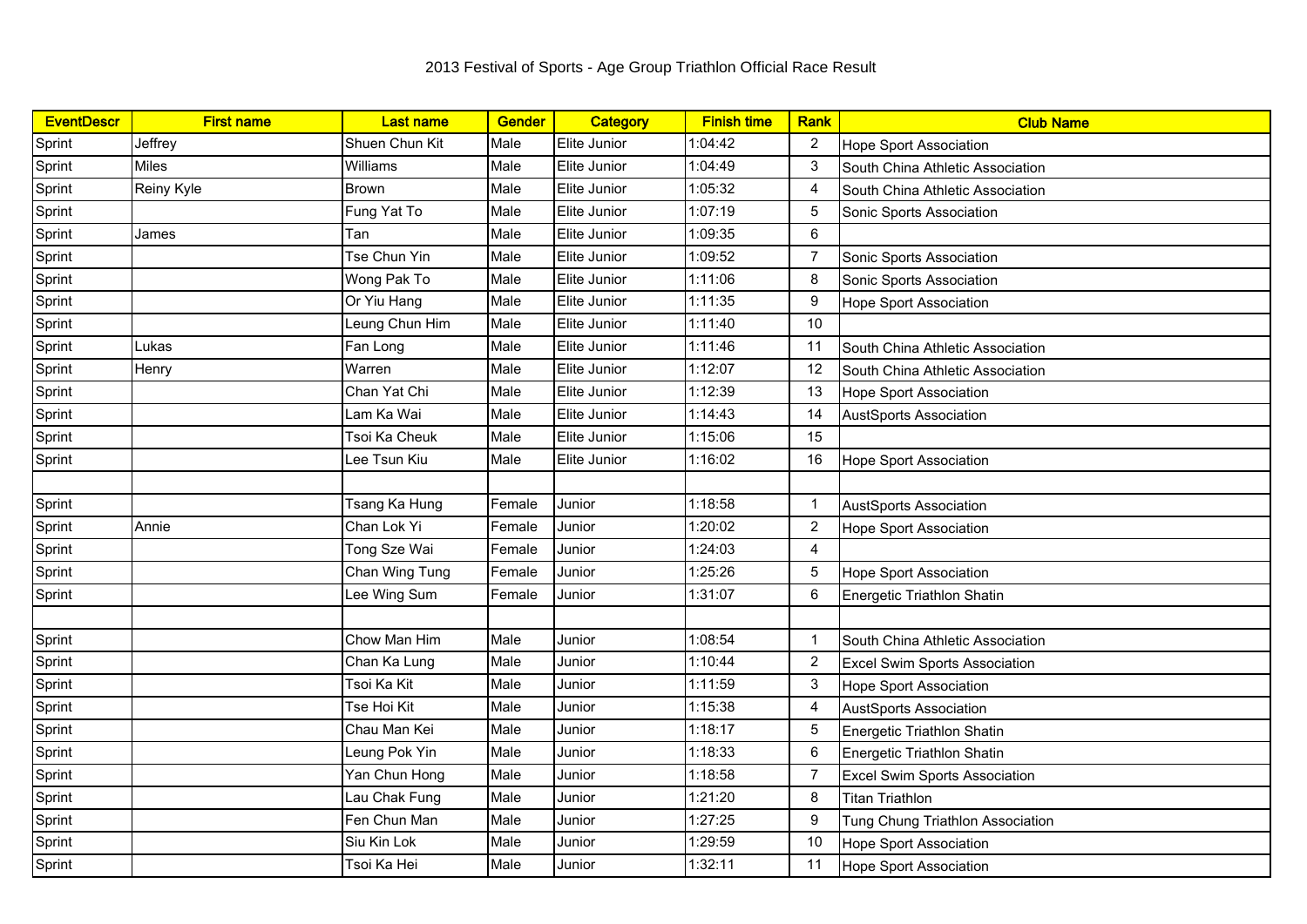| <b>EventDescr</b>   | <b>First name</b> | <b>Last name</b> | <b>Gender</b> | Category   | <b>Finish time</b> | Rank           | <b>Club Name</b>                     |
|---------------------|-------------------|------------------|---------------|------------|--------------------|----------------|--------------------------------------|
| Sprint              |                   | Lu Man Kit       | Male          | Junior     | 1:34:55            | 12             | Tung Chung Triathlon Association     |
| Sprint              | Jolly             | Wong Tsz Chung   | Male          | Junior     | 1:36:49            | 13             |                                      |
|                     |                   |                  |               |            |                    |                |                                      |
| Super Sprint        |                   | Tam Nga Man      | Female        | Junior     | 0:46:11            | $\mathbf{1}$   |                                      |
|                     |                   |                  |               |            |                    |                |                                      |
| Super Sprint        | Shirley           | Yam Wai Chi      | Female        | Open       | 0:53:25            | $\mathbf{1}$   |                                      |
| Super Sprint        | Flora             | Lai Hoi Yan      | Female        | Open       | 0:54:33            | $\overline{2}$ | <b>Pro-Trinity Sports Club</b>       |
| <b>Super Sprint</b> | Joey              | Tam              | Female        | Open       | 0:54:36            | 3              |                                      |
| Super Sprint        | Jerry             | Cheng Wing Sze   | Female        | Open       | 0:54:50            | 4              |                                      |
| Super Sprint        | Mandy             | Li See Man       | Female        | Open       | 0:54:55            | 5              | Energetic Triathlon Shatin           |
| Super Sprint        |                   | Fong Tan Ki      | Female        | Open       | 0:55:08            | 6              | New Wave Swimming Club               |
| Super Sprint        |                   | Lam Yim Ping     | Female        | Open       | 0:58:01            | $\overline{7}$ |                                      |
| Super Sprint        |                   | Cheng Nga Ying   | Female        | Open       | 0:59:51            | 8              |                                      |
| Super Sprint        | Natalie           | Yick Wing Yan    | Female        | Open       | 1:01:32            | 9              | Part Time Association                |
| Super Sprint        | Wendy             | Lee Wing See     | Female        | Open       | 1:08:31            | 10             |                                      |
| Super Sprint        |                   | Ng Wai Hin       | Female        | Open       | 1:15:10            | 11             |                                      |
|                     |                   |                  |               |            |                    |                |                                      |
| Super Sprint        | Katherine         | Lee              | Female        | Veteran    | 0:46:38            | $\mathbf{1}$   |                                      |
| Super Sprint        | Jessica           | Poon Wan Sze     | Female        | Veteran    | 0:48:44            | $\overline{2}$ | <b>AustSports Association</b>        |
| <b>Super Sprint</b> |                   | Leung Wing Sau   | Female        | Veteran    | 0:51:15            | 3              |                                      |
| Super Sprint        | Angel             | Yip Chui Wan     | Female        | Veteran    | 0:53:41            | 4              | Part Time Association                |
| Super Sprint        |                   | Lam Fung Lin     | Female        | Veteran    | 0:54:58            | $\overline{5}$ | Part Time Association                |
| Super Sprint        | Micky             | Cho Yee Mei      | Female        | Veteran    | 0:56:41            | 6              |                                      |
| <b>Super Sprint</b> |                   | Ma Pui Ching     | Female        | Veteran    | 0:59:33            | $\overline{7}$ | Energetic Triathlon Shatin           |
| <b>Super Sprint</b> | Patricia          | Wong             | Female        | Veteran    | 1:01:48            | 8              |                                      |
| Super Sprint        | Zoe               | So Lai Na        | Female        | Veteran    | 1:03:42            | 9              | <b>Excel Swim Sports Association</b> |
| Super Sprint        |                   | Kwan Pui Ngar    | Female        | Veteran    | 1:15:35            | 10             |                                      |
|                     |                   |                  |               |            |                    |                |                                      |
| Super Sprint        | Jemima            | Ridley           | Female        | Youth Open | 0:41:29            | $\mathbf{1}$   |                                      |
| <b>Super Sprint</b> | Kelly             | Law              | Female        | Youth Open | 0:43:20            | $\overline{2}$ | Sonic Sports Association             |
| Super Sprint        |                   | Lau Yi Ki        | Female        | Youth Open | 0:48:08            | 3              | <b>AustSports Association</b>        |
| Super Sprint        | Stefanie          | Yu Pui Ming      | Female        | Youth Open | 0:48:09            | 4              | <b>AustSports Association</b>        |
|                     |                   |                  |               |            |                    |                |                                      |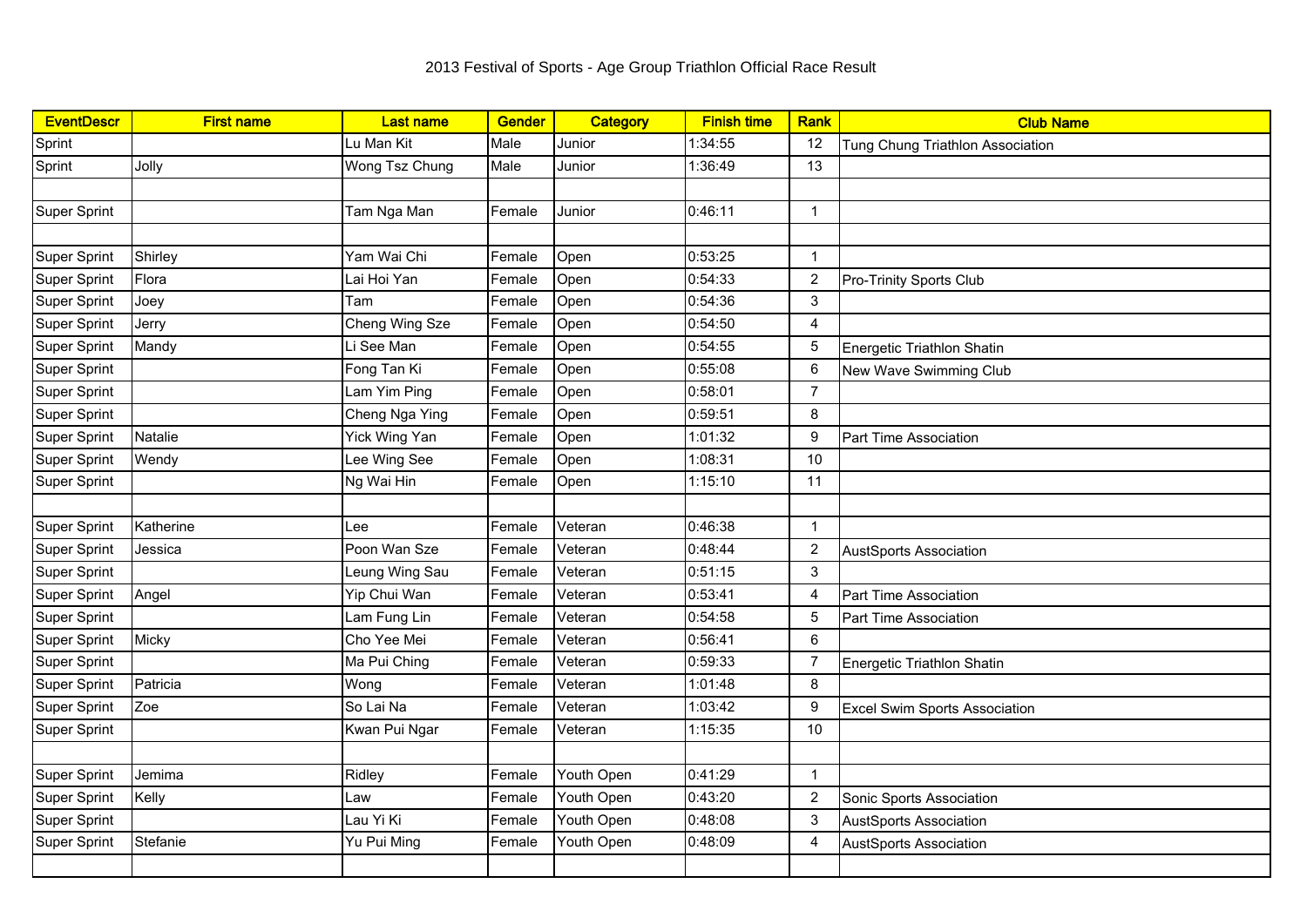| <b>EventDescr</b>   | <b>First name</b> | <b>Last name</b> | <b>Gender</b> | Category | <b>Finish time</b> | Rank           | <b>Club Name</b>                     |
|---------------------|-------------------|------------------|---------------|----------|--------------------|----------------|--------------------------------------|
| Super Sprint        |                   | Sung Chun Hin    | Male          | Junior   | 0:37:37            | -1             | <b>Excel Swim Sports Association</b> |
| Super Sprint        |                   | Cheung Ka Chun   | Male          | Junior   | 0:39:16            | 2              | <b>Hope Sport Association</b>        |
| <b>Super Sprint</b> |                   | Chung Yin Hei    | Male          | Junior   | 0:39:45            | 3              | <b>AustSports Association</b>        |
| Super Sprint        |                   | Tse Long Hin     | Male          | Junior   | 0:40:52            | 4              | <b>AustSports Association</b>        |
| <b>Super Sprint</b> | Gareth            | Lee Ka Kei       | Male          | Junior   | 0:45:58            | 5              |                                      |
| Super Sprint        |                   | Chan Ho Ting     | Male          | Junior   | 0:46:01            | 6              | Excel Swim Sports Association        |
| Super Sprint        |                   | Wong Wing Yin    | Male          | Junior   | 0:47:25            | 7              | Sonic Sports Association             |
| <b>Super Sprint</b> |                   | Leung Tsz Chun   | Male          | Junior   | 0:50:35            | 8              | <b>Energetic Triathlon Shatin</b>    |
| <b>Super Sprint</b> |                   | Lai Yick Him     | Male          | Junior   | 0:50:38            | 9              | <b>AustSports Association</b>        |
|                     |                   |                  |               |          |                    |                |                                      |
| <b>Super Sprint</b> | Jason             | Hsieh Chun Shing | Male          | Open     | 0:34:35            | 1              | <b>Titan Triathlon</b>               |
| Super Sprint        |                   | Tong Lai Hin     | Male          | Open     | 0:40:43            | 2              | <b>Titan Triathlon</b>               |
| <b>Super Sprint</b> |                   | Lam King Man     | Male          | Open     | 0:44:13            | 3              | Part Time Association                |
| <b>Super Sprint</b> | Horace            | Wong             | Male          | Open     | 0:47:55            | 4              |                                      |
| Super Sprint        |                   | Chan Cheong Kan  | Male          | Open     | 0:49:16            | 5              |                                      |
| Super Sprint        | Wesley            | Leung Ming Hang  | Male          | Open     | 0:56:28            | 6              |                                      |
| Super Sprint        |                   | Lam Chun Fai     | Male          | Open     | 0:57:07            | 7              | South China Athletic Association     |
| Super Sprint        |                   | So Kwok Ming     | Male          | Open     | 0:59:19            | 8              |                                      |
| <b>Super Sprint</b> | Frankie           | Wong             | Male          | Open     | 1:00:55            | 9              |                                      |
|                     |                   |                  |               |          |                    |                |                                      |
| <b>Super Sprint</b> |                   | Lee Chi Man      | Male          | Veteran  | 0:40:00            | $\mathbf 1$    | <b>AustSports Association</b>        |
| Super Sprint        |                   | Wong Ho Ming     | Male          | Veteran  | 0:40:54            | $\overline{2}$ | Sonic Sports Association             |
| <b>Super Sprint</b> |                   | Wong Yin Cheong  | Male          | Veteran  | 0:43:15            | 3              | <b>Titan Triathlon</b>               |
| Super Sprint        | John              | Au Wing Shing    | Male          | Veteran  | 0:43:53            | 4              | Pro-Trinity Sports Club              |
| Super Sprint        |                   | Fung Chi Yuen    | Male          | Veteran  | 0:44:39            | 5              | <b>AustSports Association</b>        |
| Super Sprint        |                   | Lai Ying Fai     | Male          | Veteran  | 0:44:59            | 6              | <b>AustSports Association</b>        |
| Super Sprint        |                   | Lee Yuk Keung    | Male          | Veteran  | 0:47:44            | 7              | Energetic Triathlon Shatin           |
| <b>Super Sprint</b> |                   | Tang Hon Wing    | Male          | Veteran  | 0:48:26            | 8              |                                      |
| Super Sprint        | Francis           | Chan             | Male          | Veteran  | 0:49:01            | 9              | <b>Energetic Triathlon Shatin</b>    |
| Super Sprint        |                   | Wong Ka Wai      | Male          | Veteran  | 0:49:27            | 10             | South China Athletic Association     |
| Super Sprint        | Nelson            | Wu Wing Fai      | Male          | Veteran  | 0:50:25            | 11             |                                      |
| <b>Super Sprint</b> |                   | So Wah Shing     | Male          | Veteran  | 0:51:38            | 12             |                                      |
| Super Sprint        | Simon             | Leung Chi Wa     | Male          | Veteran  | 0:55:23            | 13             |                                      |
|                     |                   |                  |               |          |                    |                |                                      |